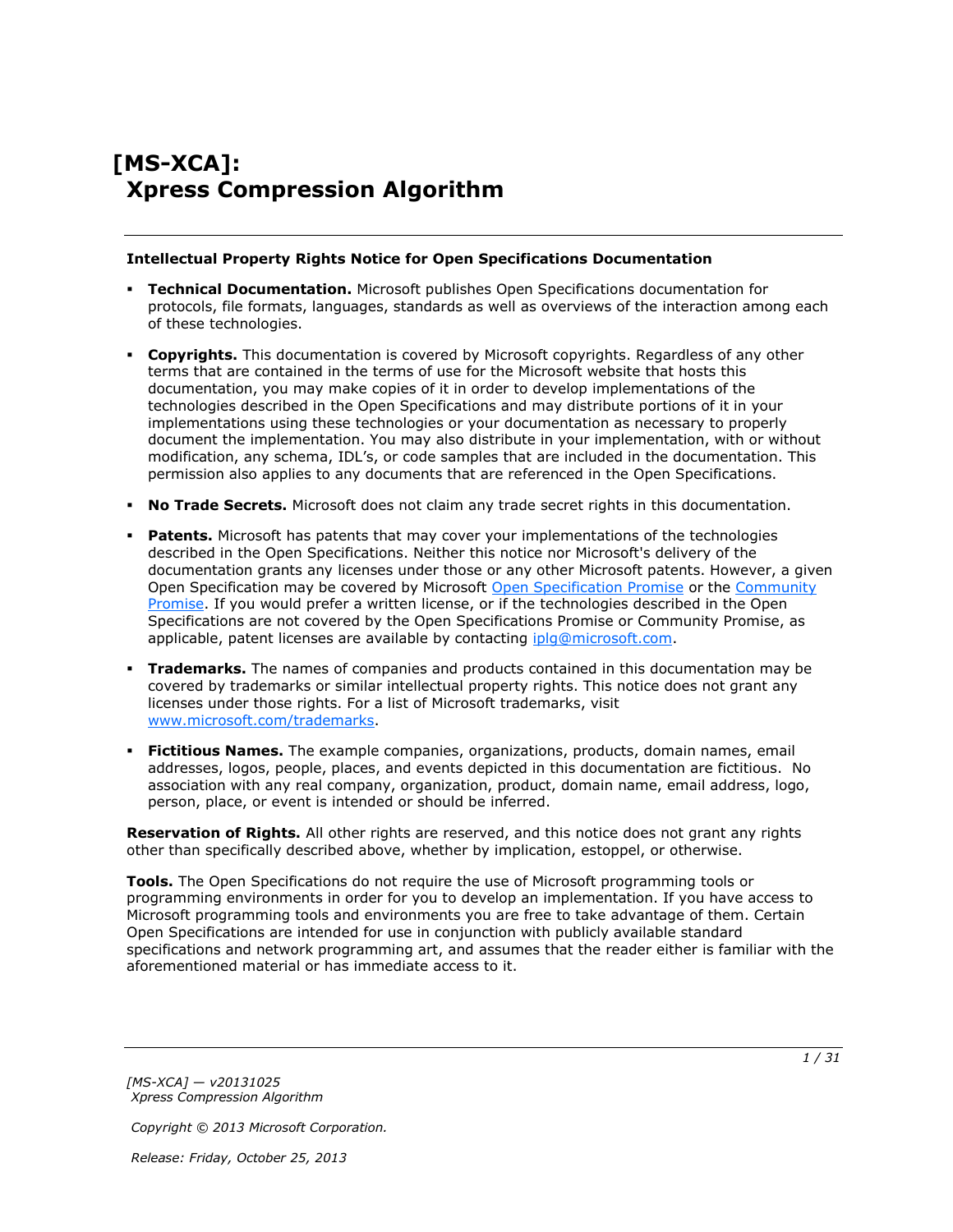# **Revision Summary**

| Date       | <b>Revision</b><br><b>History</b> | <b>Revision</b><br><b>Class</b> | <b>Comments</b>                                                                 |
|------------|-----------------------------------|---------------------------------|---------------------------------------------------------------------------------|
| 12/16/2011 | 1.0                               | <b>New</b>                      | Released new document.                                                          |
| 03/30/2012 | 1.0                               | No change                       | No changes to the meaning, language, or formatting of<br>the technical content. |
| 07/12/2012 | 1.0                               | No change                       | No changes to the meaning, language, or formatting of<br>the technical content. |
| 10/25/2012 | 2.0                               | Major                           | Significantly changed the technical content.                                    |
| 01/31/2013 | 2.0                               | No change                       | No changes to the meaning, language, or formatting of<br>the technical content. |
| 08/08/2013 | 2.0                               | No change                       | No changes to the meaning, language, or formatting of<br>the technical content. |
| 11/14/2013 | 2.1                               | Minor                           | Clarified the meaning of the technical content.                                 |

*[MS-XCA] — v20131025 Xpress Compression Algorithm* 

*Copyright © 2013 Microsoft Corporation.*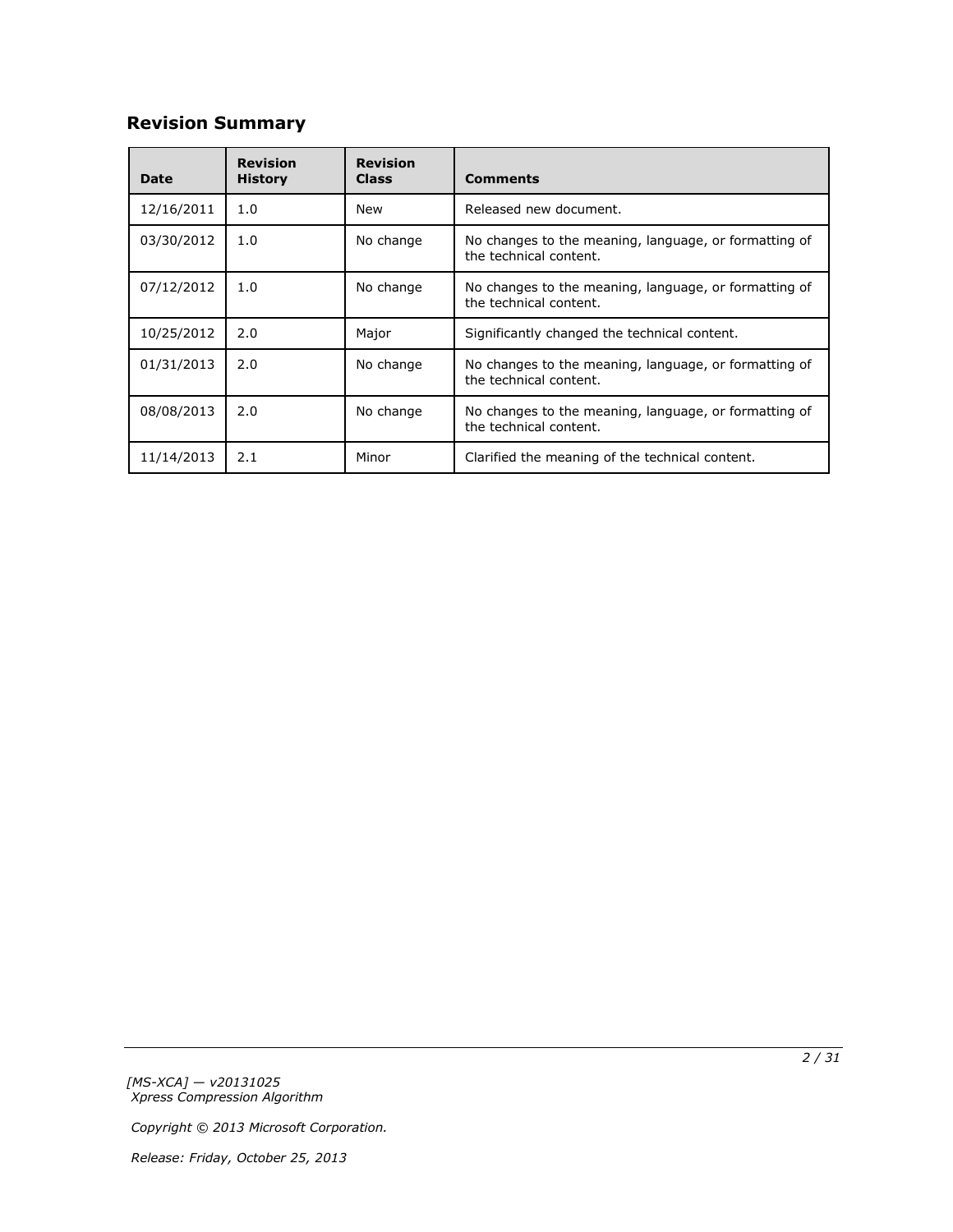# **Contents**

| $1.1 -$ |  |
|---------|--|
|         |  |
|         |  |
|         |  |
|         |  |
| 1.4     |  |
| 1.5     |  |
| 1.6     |  |
|         |  |
|         |  |
|         |  |
|         |  |
|         |  |
|         |  |
|         |  |
|         |  |
|         |  |
|         |  |
|         |  |
|         |  |
|         |  |
|         |  |
|         |  |
|         |  |
|         |  |
| 2.3.2   |  |
|         |  |
|         |  |
|         |  |
|         |  |
| 2.4.2   |  |
|         |  |
|         |  |
|         |  |
|         |  |
| 2.5.1.2 |  |
| 2.5.1.3 |  |
| 2.5.1.4 |  |
|         |  |
|         |  |
|         |  |
|         |  |
|         |  |
|         |  |
| 3.2     |  |
|         |  |
|         |  |
|         |  |

[MS-XCA] — v20131025<br>Xpress Compression Algorithm

Copyright © 2013 Microsoft Corporation.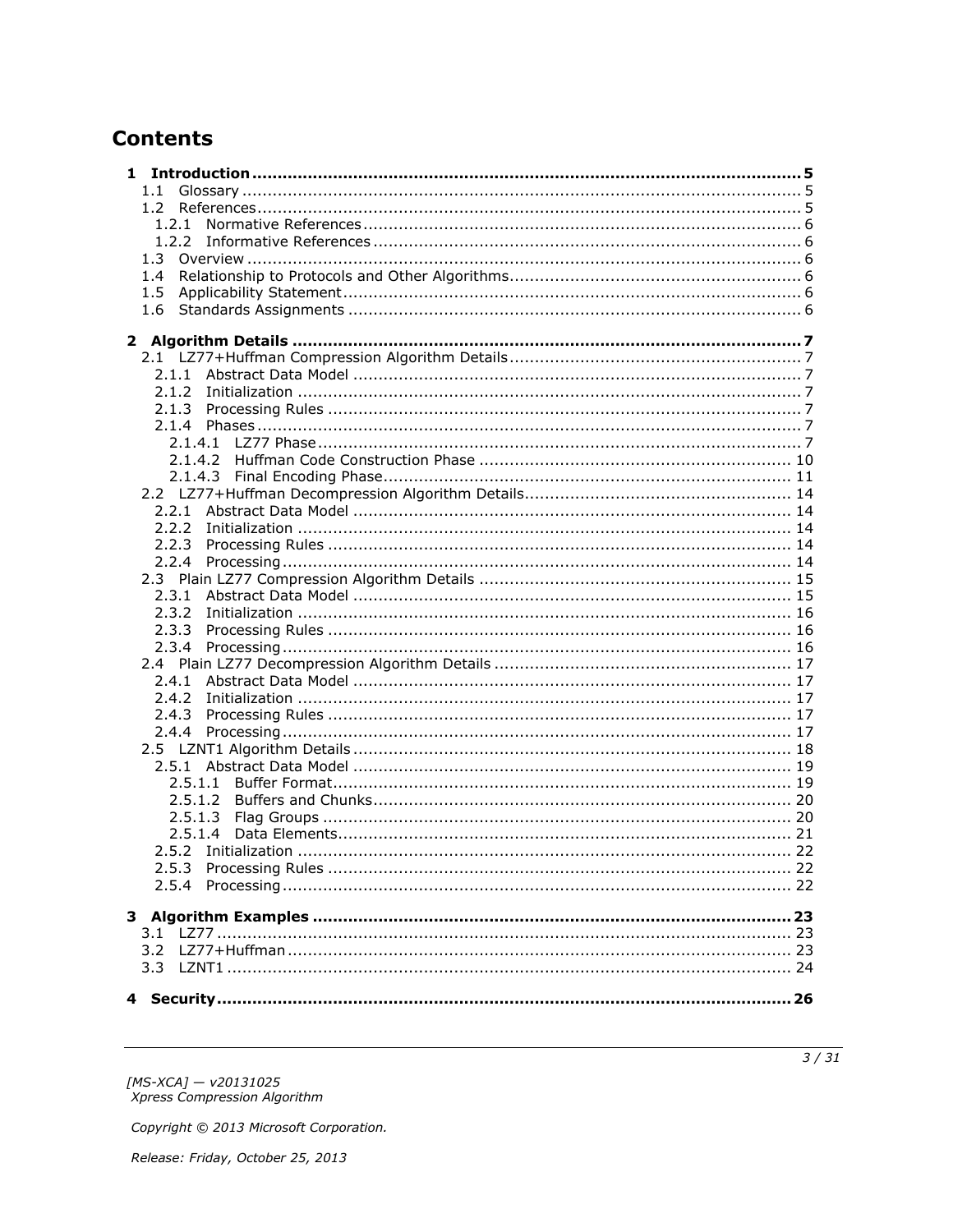*[MS-XCA] — v20131025 Xpress Compression Algorithm* 

*Copyright © 2013 Microsoft Corporation.*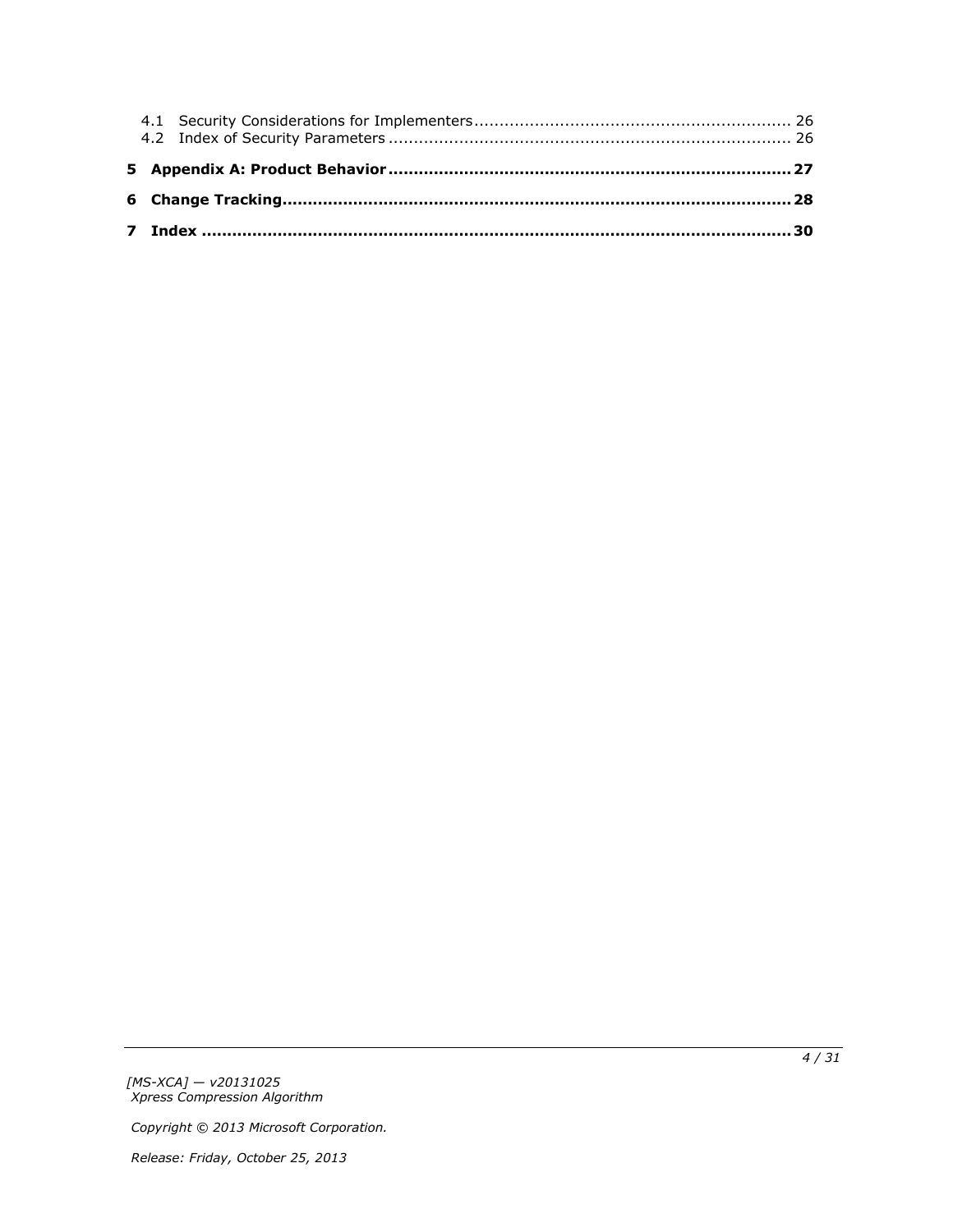# <span id="page-4-0"></span>**1 Introduction**

<span id="page-4-10"></span>The Xpress Compression Algorithm has three variants, all designed for speed.

The fastest variant, Plain LZ77, implements the **[LZ77](#page-4-3)** algorithm [\(\[UASDC\]\)](http://go.microsoft.com/fwlink/?LinkId=90549).

A slower variant, LZ77+Huffman, adds a Huffman encoding pass on the LZ77 data.

A third variant, LZNT1, implements LZ77 without the Huffman encoding pass of the second variant, but with an encoding process less complex than Plain LZ77.

Section 2 of this specification is normative and can contain the terms MAY, SHOULD, MUST, MUST NOT, and SHOULD NOT as defined in RFC 2119. Section 1.6 is also normative but cannot contain those terms. All other sections and examples in this specification are informative.

# <span id="page-4-1"></span>**1.1 Glossary**

The following terms are specific to this document:

<span id="page-4-9"></span><span id="page-4-6"></span>**Huffman alphabet:** A set of symbols used in Huffman encoding.

<span id="page-4-7"></span>**Huffman code:** See "prefix code".

<span id="page-4-5"></span>**Huffman codes:** A set of variable-length bit sequences for an alphabet of symbols. In order to provide compression, more frequent symbols are assigned shorter bit sequences. The bottom-up Huffman construction process is optimal in the sense that the total length of the data is minimized, given the number of times each symbol occurs.

<span id="page-4-8"></span>**Huffman symbol:** See "prefix code".

- <span id="page-4-3"></span>**LZ77:** A general-purpose compression technique introduced by Lempel and Ziv in 1977. Byte sequences that are the same as previous sequences are replaced by a (length, distance) pair that unambiguously references the earlier sequence.
- <span id="page-4-4"></span>**prefix code:** A type of code system, typically variable-length, having the prefix property, in that no valid code word in the system is a prefix of any other valid code word in the set.

**MAY, SHOULD, MUST, SHOULD NOT, MUST NOT:** These terms (in all caps) are used as described in [\[RFC2119\].](http://go.microsoft.com/fwlink/?LinkId=90317) All statements of optional behavior use either MAY, SHOULD, or SHOULD NOT.

## <span id="page-4-2"></span>**1.2 References**

References to Microsoft Open Specifications documentation do not include a publishing year because links are to the latest version of the documents, which are updated frequently. References to other documents include a publishing year when one is available.

A reference marked "(Archived)" means that the reference document was either retired and is no longer being maintained or was replaced with a new document that provides current implementation details. We archive our documents online [\[Windows Protocol\].](http://msdn.microsoft.com/en-us/library/jj633107.aspx)

*[MS-XCA] — v20131025 Xpress Compression Algorithm* 

*Copyright © 2013 Microsoft Corporation.*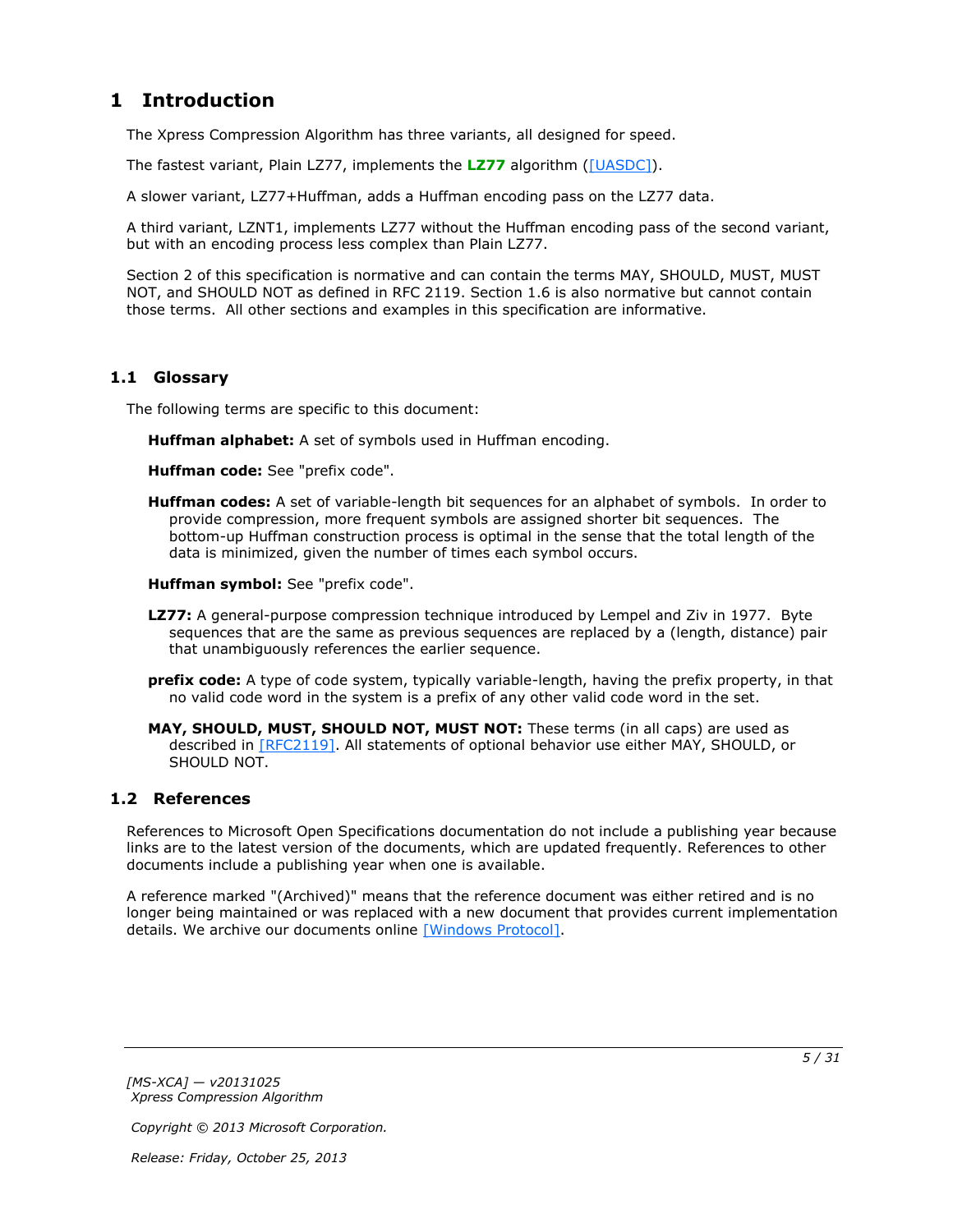# <span id="page-5-0"></span>**1.2.1 Normative References**

<span id="page-5-8"></span>We conduct frequent surveys of the normative references to assure their continued availability. If you have any issue with finding a normative reference, please contact [dochelp@microsoft.com.](mailto:dochelp@microsoft.com) We will assist you in finding the relevant information. Please check the archive site, [http://msdn2.microsoft.com/en-us/library/E4BD6494-06AD-4aed-9823-445E921C9624,](http://msdn2.microsoft.com/en-us/library/E4BD6494-06AD-4aed-9823-445E921C9624) as an additional source.

[IEEE-MRC] Huffman, D.A., "A Method for the Construction of Minimum-Redundancy Codes", Proceedings of the IRE, vol. 40, pp. 1098-1101, September 1952, [http://ieeexplore.ieee.org/xpls/abs\\_all.jsp?arnumber=4051119&tag=1](http://go.microsoft.com/fwlink/?LinkId=227659)

[RFC2119] Bradner, S., "Key words for use in RFCs to Indicate Requirement Levels", BCP 14, RFC 2119, March 1997, [http://www.rfc-editor.org/rfc/rfc2119.txt](http://go.microsoft.com/fwlink/?LinkId=90317)

[UASDC] Ziv, J. and Lempel, A., "A Universal Algorithm for Sequential Data Compression", May 1977, [http://ieeexplore.ieee.org/iel5/18/22696/01055714.pdf](http://go.microsoft.com/fwlink/?LinkId=90549)

## <span id="page-5-1"></span>**1.2.2 Informative References**

<span id="page-5-9"></span><span id="page-5-7"></span>None.

## <span id="page-5-2"></span>**1.3 Overview**

This algorithm efficiently compresses data that contain repeated byte sequences. It is not designed to compress image, audio, or video data. Between the trade-offs of compressed size and CPU cost, it heavily emphasizes low CPU cost.

## <span id="page-5-3"></span>**1.4 Relationship to Protocols and Other Algorithms**

<span id="page-5-10"></span>This algorithm does not depend on any other algorithms or protocols. It is a compression method designed to have minimal CPU overhead for compression and decompression. A protocol that depends on this algorithm would typically need to transfer significant amounts of data that cannot be easily precompressed by another algorithm having a better compression ratio.

### <span id="page-5-4"></span>**1.5 Applicability Statement**

<span id="page-5-6"></span>This algorithm is appropriate for any protocol that transfers large amounts of easily compressible textlike data, such as HTML, source code, or log files. Protocols use this algorithm to reduce the number of bits transferred.

### <span id="page-5-5"></span>**1.6 Standards Assignments**

<span id="page-5-11"></span>None.

*[MS-XCA] — v20131025 Xpress Compression Algorithm* 

*Copyright © 2013 Microsoft Corporation.*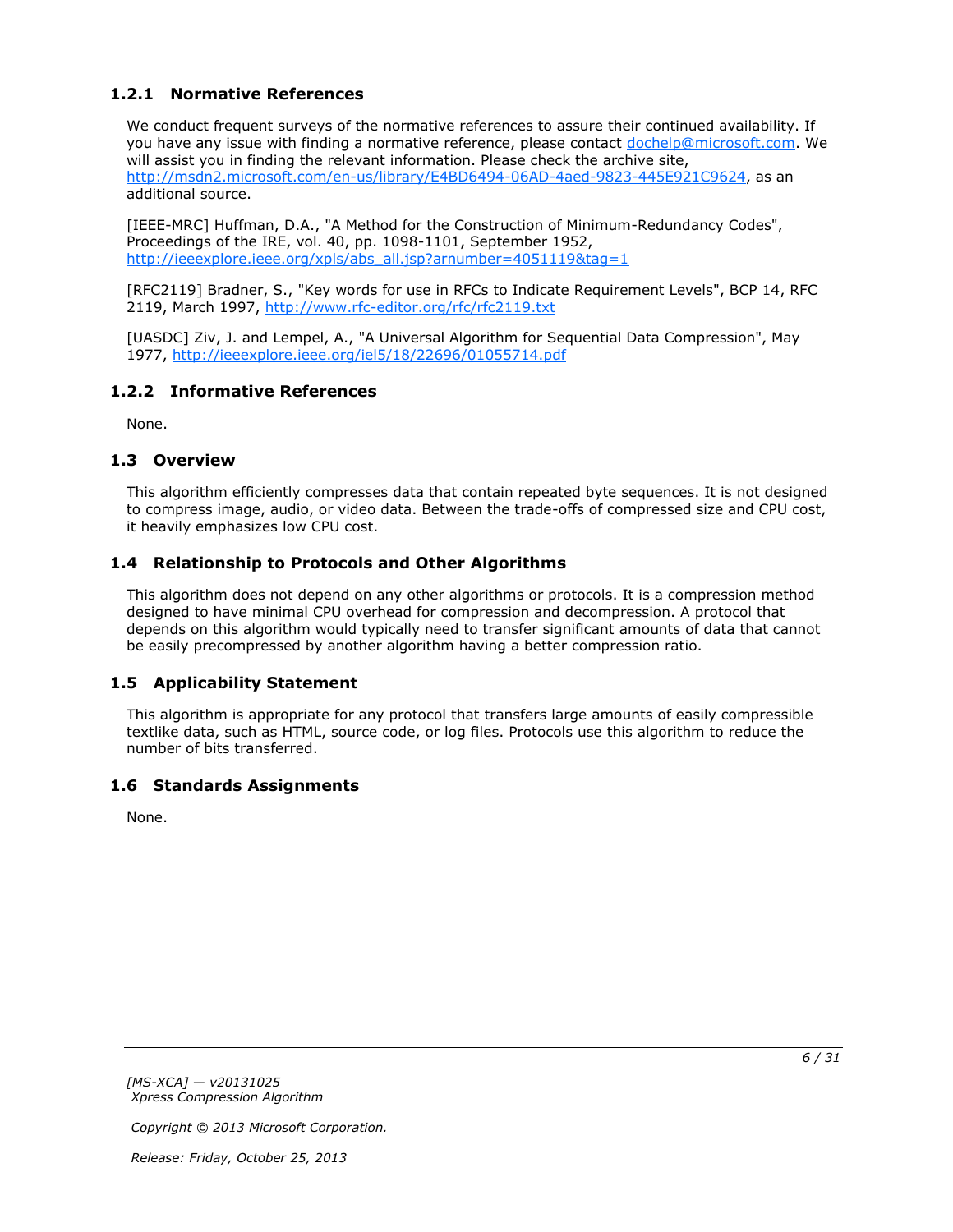# <span id="page-6-0"></span>**2 Algorithm Details**

# <span id="page-6-1"></span>**2.1 LZ77+Huffman Compression Algorithm Details**

<span id="page-6-10"></span>The overall compression algorithm for the Huffman **[IEEE-MRC]** variant can be divided into three stages, which are performed in this order:

- 1. Perform **LZ77** (**[UASDC]**) compression to generate an intermediate compressed buffer.
- 2. Construct canonical **Huffman codes**.
- 3. Process the intermediate **LZ77** data, and re-encode it in a Huffman-based bit stream.

The algorithm cannot start Huffman encoding until it has computed the **Huffman codes**, and it cannot compute the **Huffman codes** until it knows the frequency of each symbol in the **Huffman alphabet**. To compute these frequencies, the algorithm first performs the **LZ77** phase. For efficiency, the algorithm SHOULD store the **LZ77** output so that the final phase does not have to recompute it.

The final compression format consists of two parts:

- The first 256 bytes indicate the bit length of each of the 512 **Huffman symbol**s (see **[prefix](#page-4-4)  [code](#page-4-4)**).
- The remainder of the data is a sequence of **Huffman symbol**s, along with match lengths and distances.

The **Huffman alphabet** consists of 512 symbols, each with a numeric value in the range 0-511. The symbols 0-255 represent literal values that correspond to raw byte values as opposed to matches. The symbols 256-511 represent **matches** or **references** indicating that the next several bytes are the same as some bytes that previously occurred in the data. Each match consists of two encoded integers: a length and a distance. When the decoding method encounters a match symbol, the original data is reconstructed by copying <length> bytes from the position in its previously decompressed data of <[decompression cursor] – [match distance]>.

# <span id="page-6-2"></span>**2.1.1 Abstract Data Model**

<span id="page-6-9"></span><span id="page-6-8"></span>None.

# <span id="page-6-3"></span>**2.1.2 Initialization**

<span id="page-6-11"></span>None.

# <span id="page-6-4"></span>**2.1.3 Processing Rules**

None.

# <span id="page-6-5"></span>**2.1.4 Phases**

### <span id="page-6-6"></span>**2.1.4.1 LZ77 Phase**

<span id="page-6-7"></span>This phase processes each byte of the input data and produces two outputs: the intermediate **LZ77** (**[UASDC]**) encoding of flags, literals, and matches; and the frequency of each symbol in the **Huffman alphabet**.

*[MS-XCA] — v20131025 Xpress Compression Algorithm* 

*Copyright © 2013 Microsoft Corporation.*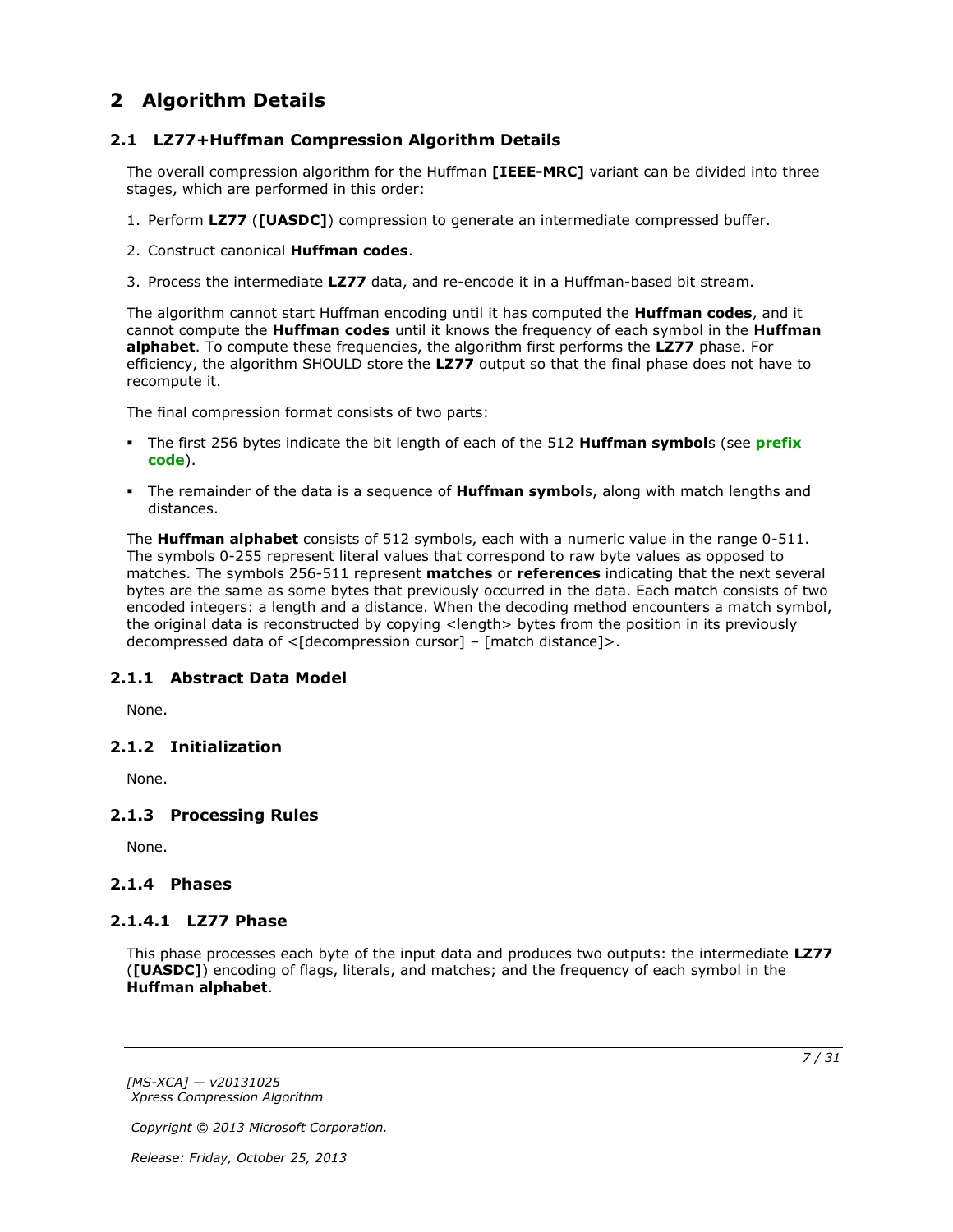The following flowchart shows how the **LZ77** phase works.



#### **Figure 1: LZ77 phase**

The **hash table** is an array of pointers to previous positions in the input buffer. It is used to find matches, as follows:

```
HashValue = HashThreeBytes(InputBuffer[CurrentPosition],
                            InputBuffer[CurrentPosition+1],
                           InputBuffer[CurrentPosition+2]);
PotentialMatch = HashTable[HashValue];
HashTable[HashValue] = CurrentPosition;
```
*[MS-XCA] — v20131025 Xpress Compression Algorithm* 

*Copyright © 2013 Microsoft Corporation.*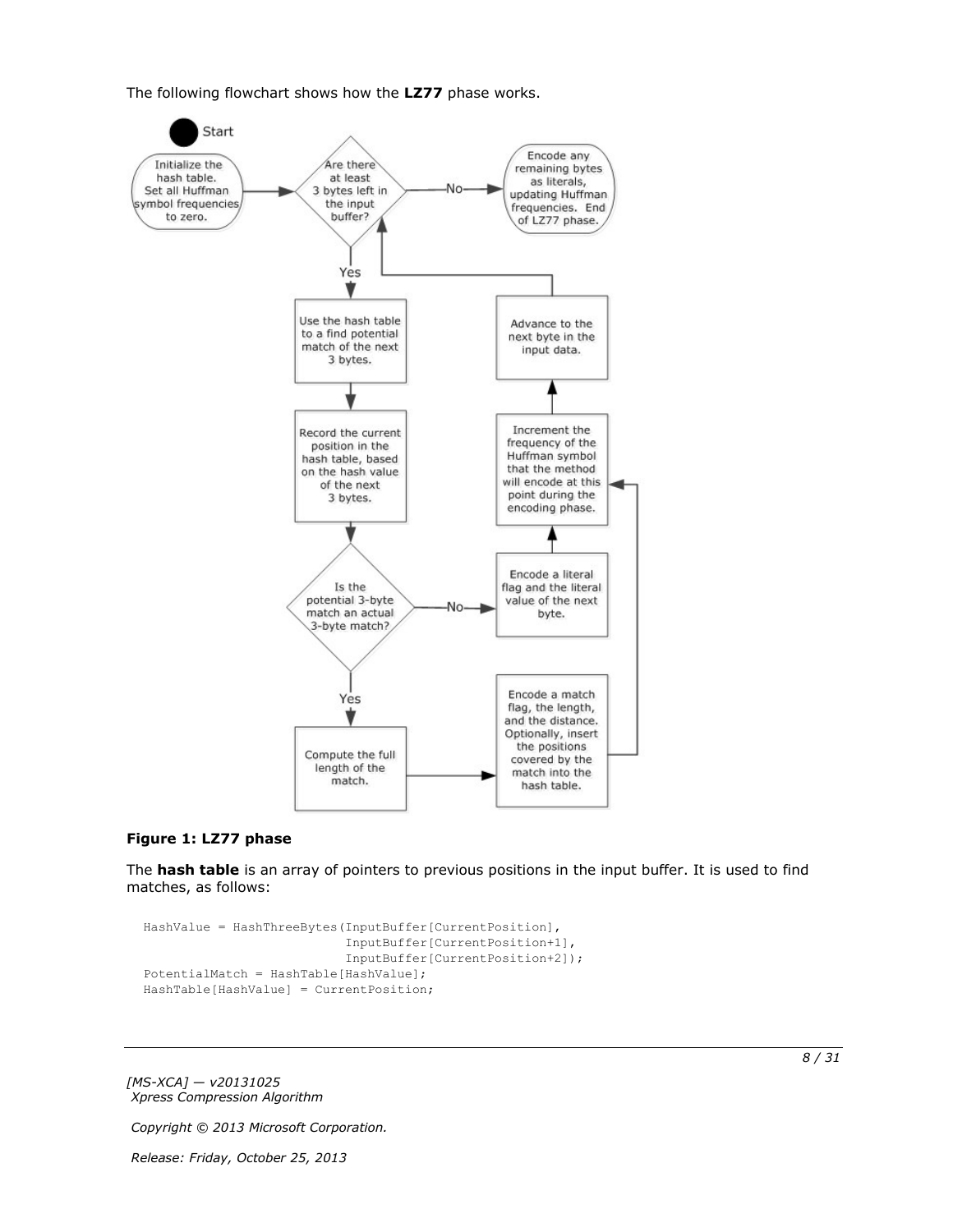The **HashThreeBytes** function SHOULD be quick to compute and provide a small number of collisions.

If the additional CPU cost is justified, the algorithm SHOULD be extended to search for longer matches than those provided by the basic **hash table**. This can be achieved with more **hash table**s, **tree**s, or a **chained hash table**. Finding longer matches generally results in smaller compressed data but requires more time for the compression method to execute.

The intermediate compression format that is produced in this phase SHOULD be designed for quick encoding and decoding, and it SHOULD be small enough to guarantee its fit in a temporary buffer that is only slightly larger than the input buffer. The algorithm will be more efficient if it is not necessary to check whether the temporary buffer has sufficient space.

The intermediate compression format SHOULD use bitmasks grouped in 32-bit values to represent the literal or match flags. Also, literal values SHOULD be stored as simple bytes in the intermediate stream. Matches SHOULD be encoded in sizes that are guaranteed to be less than or equal to their lengths.

For example, a 3-byte match could use 1 byte for its length and 2 bytes for its distance. Much longer matches SHOULD be encoded with a 2-byte distance and a special length value (such as 0xFF) indicating that the full length is encoded in the next 2 or 4 bytes.

During the **LZ77** phase, the algorithm SHOULD count the frequencies of the **Huffman symbol**s it will later encode. The **Huffman symbol** for each literal or match is computed in the following way.

- For literals, the Huffman symbol index is the value of the literal (ranging from 0 to 255, inclusive).
- For matches, the **Huffman symbol** is computed from the length and distance by using the following code, in which GetHighBit(Distance) is defined as the bit index of the highest set bit in the binary representation of the distance.

```
If (Length – 3) < 15
   HuffmanSymbol = 256 + (Length - 3) + (16 * GetHighBit(Distance))Else
    HuffmanSymbol = 256 + 15 + (16 * \text{ GetHighBit (Distance)})
```
Note that this definition assumes that *Distance* is greater than 0, and this is a valid assumption in this context.

| <b>Distance</b> | <b>Binary representation</b> | <b>GetHighBit(Distance)</b> |
|-----------------|------------------------------|-----------------------------|
|                 | 0001                         | 0                           |
|                 | 0010                         |                             |
|                 | 0101                         | 2                           |
|                 | 0111                         | 2                           |

The following table provides examples of **GetHighBit** calculations.

The **GetHighBit** function SHOULD be efficiently computed with a precomputed 256-byte table.

```
If Distance < 256
    DistanceHighBit = PrecomputedHighBitTable[Distance]
```
*[MS-XCA] — v20131025 Xpress Compression Algorithm* 

*Copyright © 2013 Microsoft Corporation.*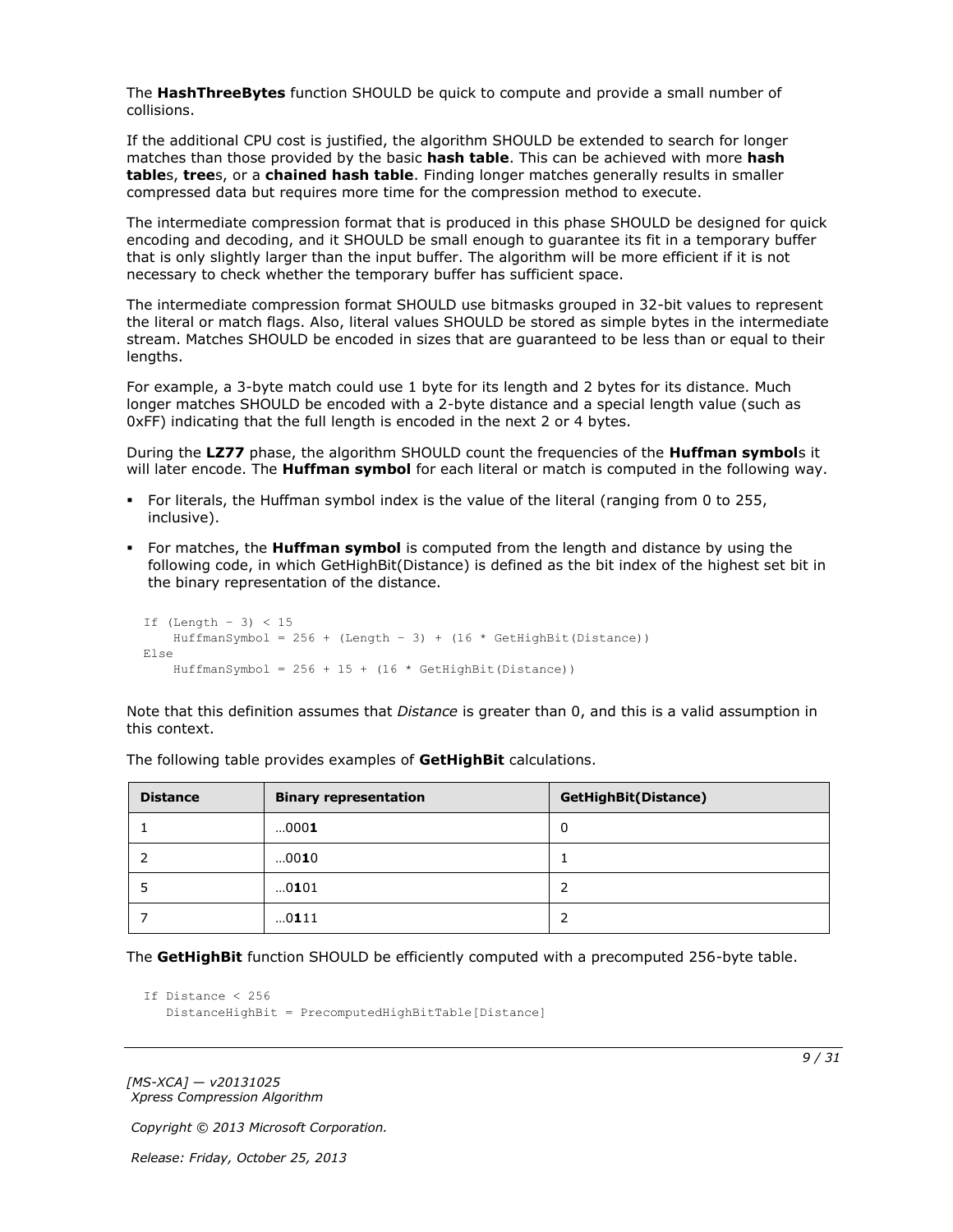```
Else (assuming Distance (1 \le 16))
    DistanceHighBit = 8 + PrecomputedHighBitTable[Distance >> 8]
```
# <span id="page-9-0"></span>**2.1.4.2 Huffman Code Construction Phase**

This phase computes canonical **[Huffman codes](#page-4-5)** from the symbol counts generated by the LZ77 [\(\[UASDC\]\)](http://go.microsoft.com/fwlink/?LinkId=90549) phase. For each of the 512 symbols in the **[Huffman alphabet](#page-4-6)**, this phase computes the bit sequence that is used to encode the symbol. These codes are reconstructed by the decompression algorithm from the bit length of each symbol. The codes are canonical because they depend only on the bit length of the symbol, not the precise symbol count. This encoding saves space because bit lengths require fewer bits to store (4 bits per symbol) than exact counts (16 bits per symbol).

An additional requirement of this phase comes from the way the bit lengths are stored in the compressed data: each bit length is stored in 4 bits, so no bit length can be longer than 15 (a **length** of zero means that the symbol does not occur).

The following flowchart illustrates the length-limited canonical **[Huffman code](#page-4-7)** construction method.

*[MS-XCA] — v20131025 Xpress Compression Algorithm* 

*Copyright © 2013 Microsoft Corporation.*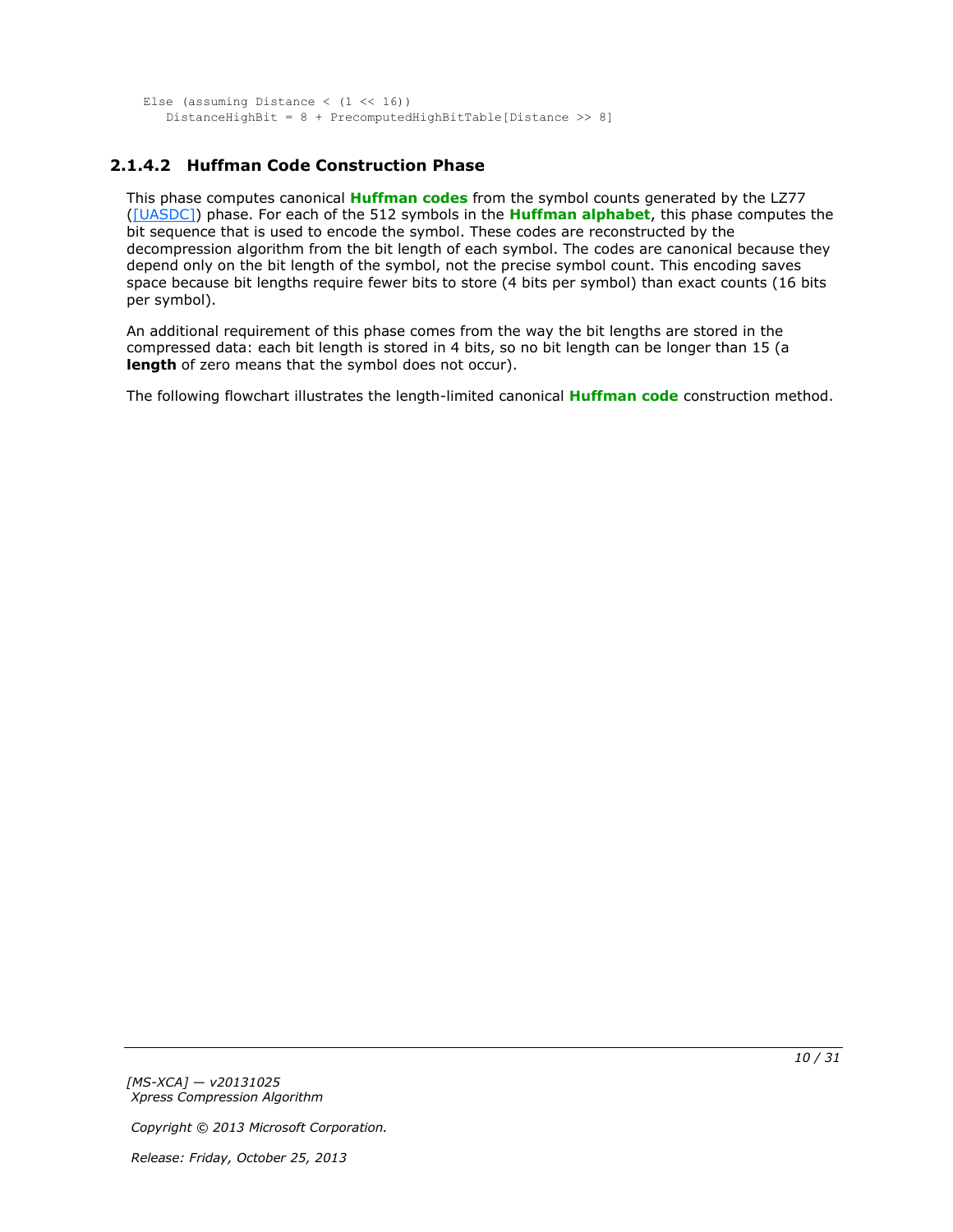

<span id="page-10-1"></span>

# <span id="page-10-0"></span>**2.1.4.3 Final Encoding Phase**

In the final encoding phase, the algorithm processes the intermediate encoding of literals and matches generated by the LZ77 [\(\[UASDC\]\)](http://go.microsoft.com/fwlink/?LinkId=90549) phase. It re-encodes each literal and match using the canonical Huffman codes, but first it encodes the **[Huffman symbol](#page-4-8)** bit lengths.

*[MS-XCA] — v20131025 Xpress Compression Algorithm* 

*Copyright © 2013 Microsoft Corporation.*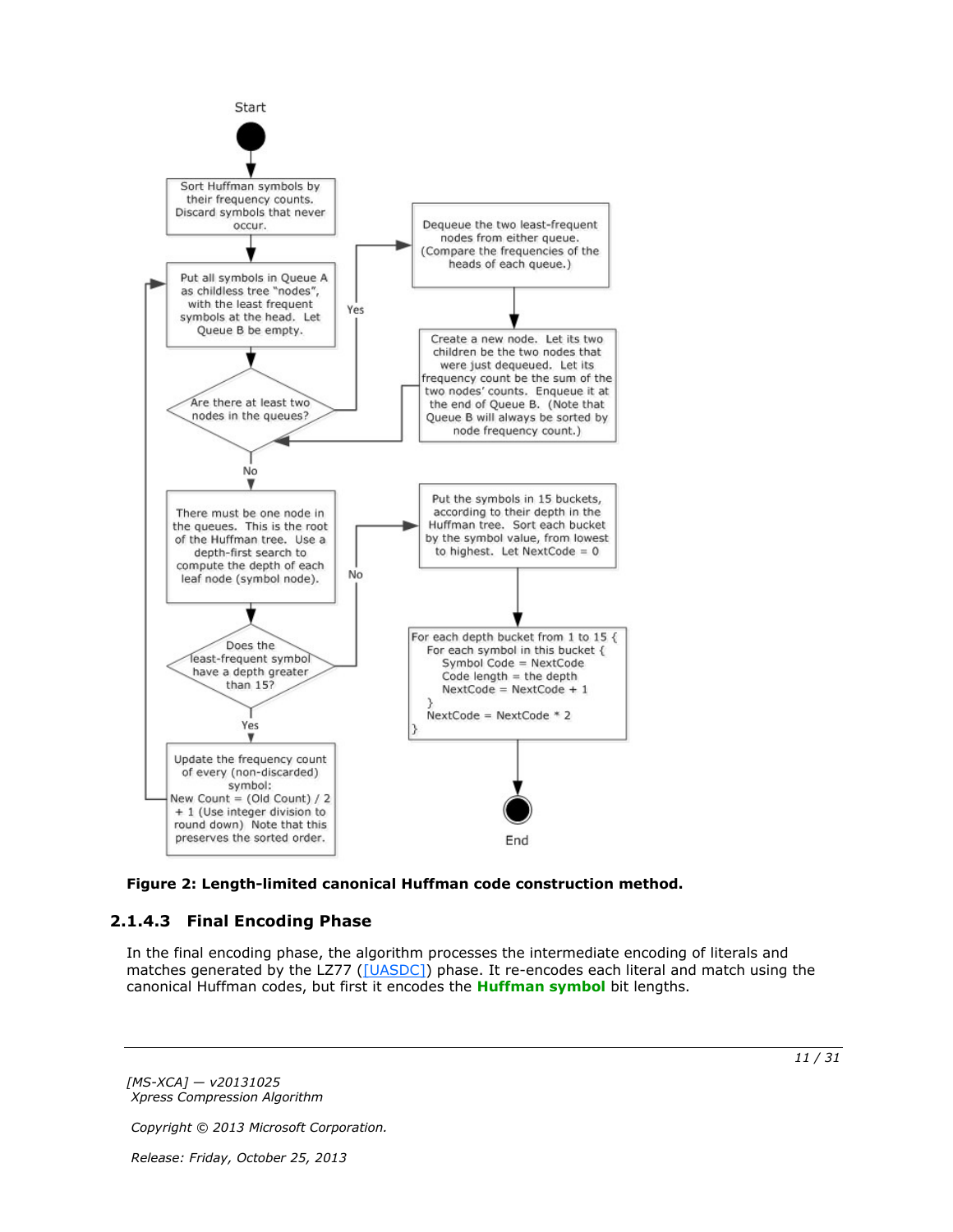Each symbol bit length is encoded with 4 bits. Bit lengths for even-valued symbols are stored in the lower 4 bits of the bytes, whereas bit lengths for odd-valued symbols are stored in the higher 4 bits.

For example, if the bit lengths of symbols 0, 1, 2, and 3 were 5, 6, 7, and 8, respectively, the first 2 bytes of the output buffer would be  $0 \times 65$   $0 \times 87$ . The Huffman [\[IEEE-MRC\]](http://go.microsoft.com/fwlink/?LinkId=227659) construction process guarantees that each bit length fits in 4 bits. Symbols that are never used, and therefore have no Huffman code, have the special value of zero.

Because there are 512 Huffman symbols, and the format stores two lengths per byte, this part of the output data will always be exactly 256 bytes.

Following the 256-byte table, the format encodes the sequence of literals and matches. Literals are distinguished from matches by the value of the Huffman symbol: symbol values less than 256 are literals, whereas symbols greater than 255 are matches. Most matches require more bits to fully encode the distance and the length.

As explained in section  $2.1.4.1$ , the match symbol value encodes the length of the match (up to 17) and the bit index of the highest set bit in the distance. If this bit index is, for example, 3, the decompression function can determine that the distance is at least 1000 (1000 binary, or 8 decimal) and at most 1111 (1111 binary, or 15 decimal). It can also compute that 3 more bits of information are required to determine the exact distance. Therefore, the encoder encodes the lower 3 bits of the distance directly in the output bit stream (which is also used to encode the variable-length Huffman codes). In general, the encoder explicitly encodes the lower <GetHighBit(Distance)> bits immediately following the match's Huffman symbol.

The encoder is required to process match lengths longer than 17. If the length is less than 18, the decoder can determine it directly from the match symbol by taking the lower 4 bits and adding 3. A lower-four-bits value of 15 is a special case that means the length is at least 18, and the full length is encoded with more bits. Unlike the extra-distance bits, the extra-length bits are not encoded seamlessly in the **Huffman** bit stream. Longer lengths are encoded with an extra byte in the output, and if that is not enough, an additional 2 bytes. The location of these extra bytes is such that, if the decompression function reads the **Huffman** bit stream in 2-byte chunks, these extra bytes are the next bytes that the decompression function will read.

Some implementations of the decompression algorithm expect an extra symbol to mark the end of the data. For example, certain implementations fail during decompression if the Huffman symbol 256 is not found after the actual data. For this reason, the encoding algorithm appends this symbol and increments the count of symbol 256 before the Huffman codes are constructed.

Note that match distances cannot be larger than 65,535, and match lengths cannot be longer than 65,538. The LZ77 phase is implemented to ensure that match lengths and distances do not exceed these values.

The following pseudocode demonstrates the encoding method.

```
Write the 256-byte table of symbol bit lengths
While there are more literals or matches to encode
      If the next thing is a literal
        WriteBits(SymbolLength[LiteralValue], SymbolCode[LiteralValue])
   Else // the next thing is a match
        Extract the length and distance of the match
       MatchSymbolValue = 256 + min(Length - 3, 15) + (16 * GetHighBit(Distance)) WriteBits(SymbolLength[MatchSymbolValue], SymbolCode[MatchSymbolValue])
        If (Length - 3) \geq 15
           WriteByte(min(Length - 3 - 15, 255))
           If (Length - 3 - 15) >= 255
```
*[MS-XCA] — v20131025 Xpress Compression Algorithm* 

*Copyright © 2013 Microsoft Corporation.*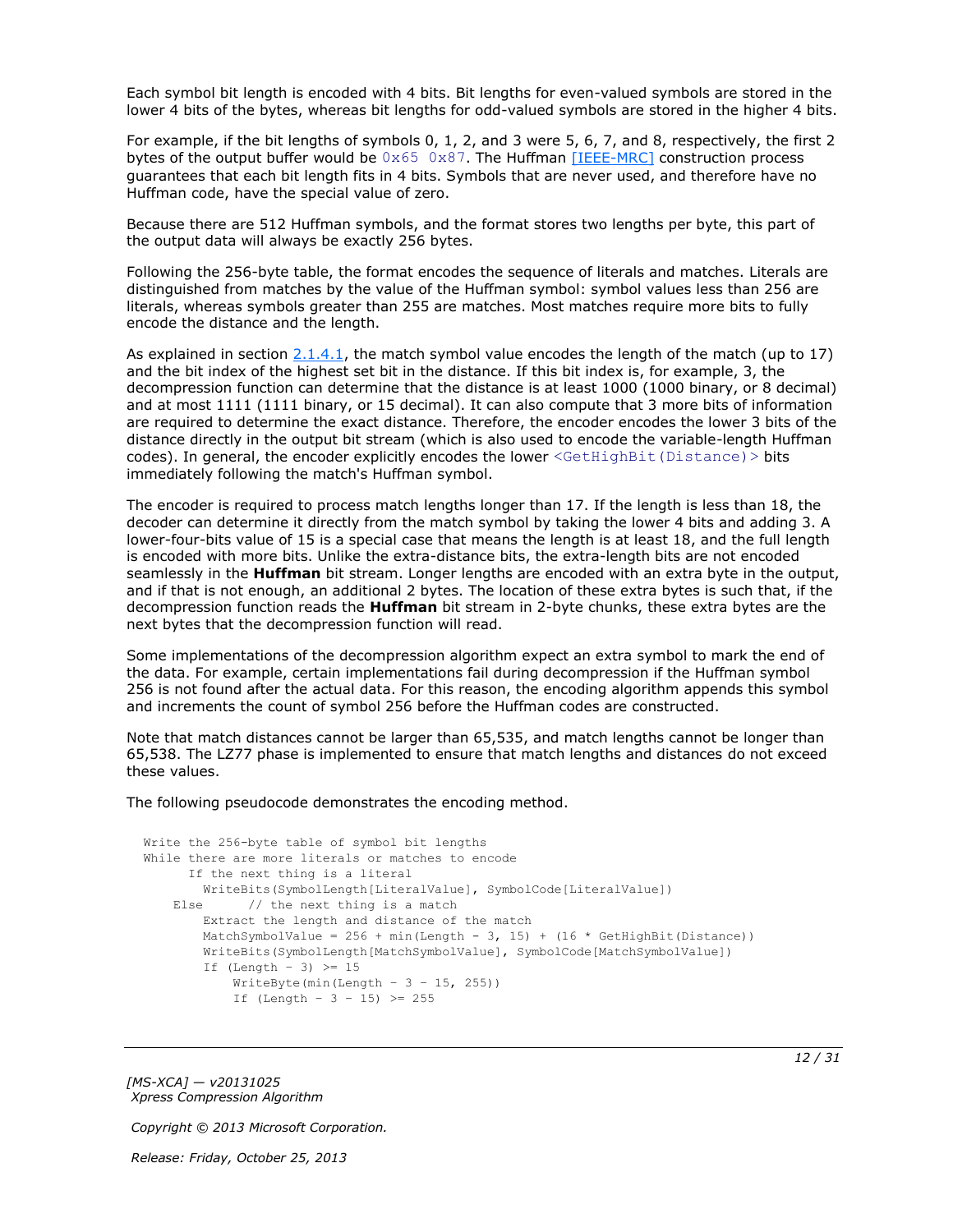```
 WriteTwoBytes(Length – 3)
         WriteBits(GetHighBit(Distance), Distance – (1 << GetHighBit(Distance)))
WriteBits(SymbolLength[256], SymbolCode[256])
FlushBits()
```
The **WriteBits**, **WriteByte**, **WriteTwoBytes**, and **FlushBits** functions implicitly use five variables, which are initialized as follows:

```
FreeBits = 16
NextWord = 0OutputPosition1 = OutputBufferPointer + 256
OutputPosition2 = OutputBufferPointer + 258 
OutputPosition = OutputBufferPointer + 260
```
The following pseudocode shows the implementation of the functions. Note that a complete implementation must also include bounds checks to ensure that nothing is written beyond the output buffer.

```
WriteBits (NumberOfBitsToWrite, BitsToWrite)
     If FreeBits >= NumberOfBitsToWrite
         FreeBits = FreeBits – NumberOfBitsToWrite
         NextWord = (NextWord << NumberOfBitsToWrite) + BitsToWrite
     Else
         NextWord = (NextWord << FreeBits)
         NextWord = NextWord + (BitsToWrite >> (NumberOfBitsToWrite – FreeBits))
         FreeBits = FreeBits – NumberOfBitsToWrite
         Write (NextWord & 0xFF) to OutputPosition1
         Write (NextWord >> 8) to OutputPosition1 + 1
         OutputPosition1 = OutputPosition2
         OutputPosition2 = OutputPosition
         Advance OutputPosition by 2 bytes
         FreeBits = FreeBits + 16
         NextWord = BitsToWrite
End
WriteByte (ByteToWrite)
     Write ByteToWrite to OutputPosition
     Advance OutputPosition by 1 byte
End
WriteTwoBytes (BytesToWrite)
     Write (BytesToWrite & 0xFF) to OutputPosition
     Write (BytesToWrite >> 8) to OutputPosition + 1
     Advance OutputPosition by 2 bytes
End
FlushBits ()
    NextWord <<= FreeBits
     Write (NextWord & 0xFF) to OutputPosition1
     Write (NextWord >> 8) to OutputPosition1 + 1
        Write a 16-bit value of zero to OutputPosition2
     The final compressed size is the value of OutputPosition
End
```
*[MS-XCA] — v20131025 Xpress Compression Algorithm* 

*Copyright © 2013 Microsoft Corporation.*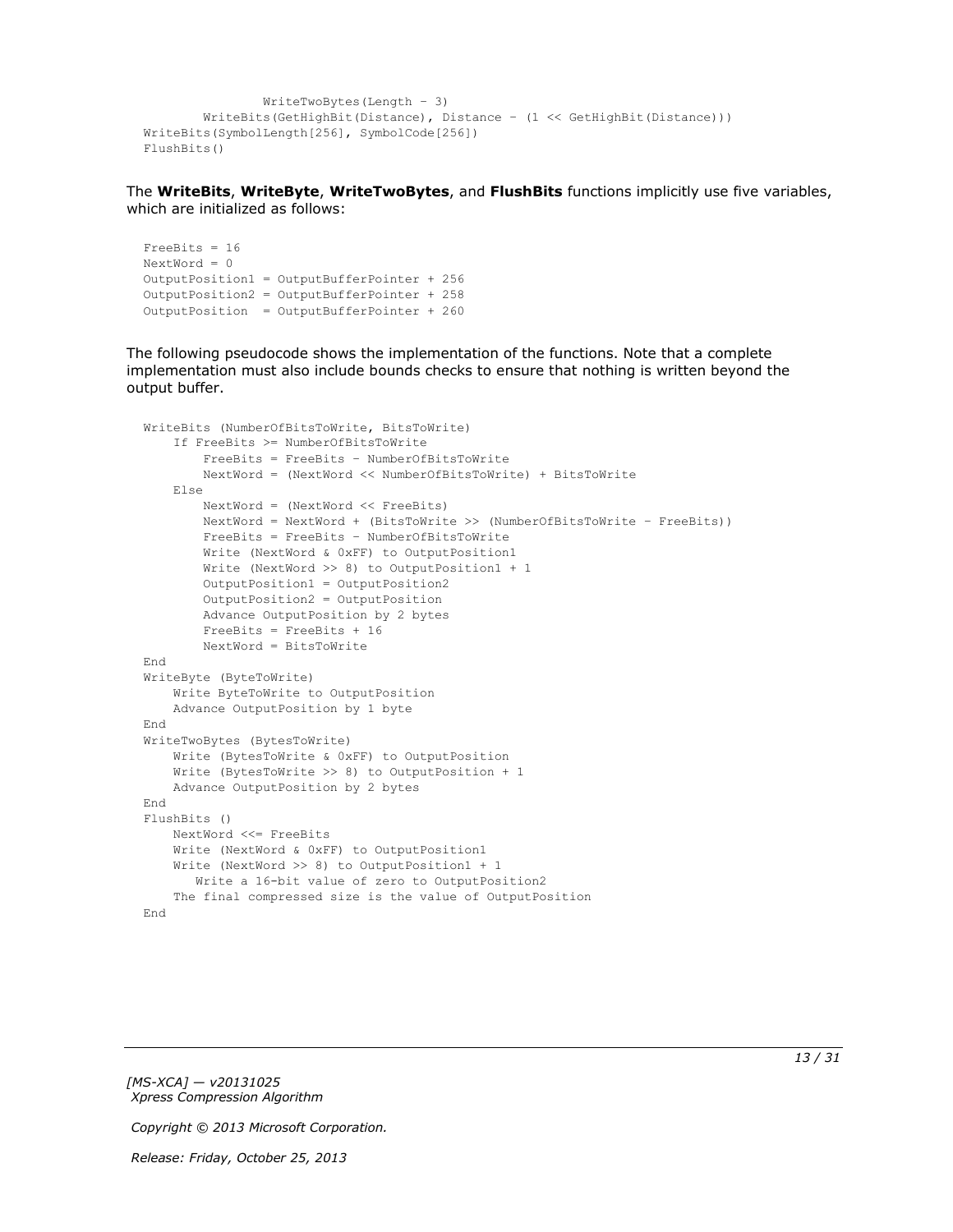# <span id="page-13-0"></span>**2.2 LZ77+Huffman Decompression Algorithm Details**

# <span id="page-13-1"></span>**2.2.1 Abstract Data Model**

<span id="page-13-6"></span><span id="page-13-5"></span>None.

## <span id="page-13-2"></span>**2.2.2 Initialization**

<span id="page-13-8"></span>None.

## <span id="page-13-3"></span>**2.2.3 Processing Rules**

<span id="page-13-7"></span>None.

## <span id="page-13-4"></span>**2.2.4 Processing**

The decompression algorithm uses the 256-byte Huffman table to reconstruct the canonical Huffman [\[IEEE-MRC\]](http://go.microsoft.com/fwlink/?LinkId=227659) representations of each symbol. Next, the Huffman stream of LZ77 [\(\[UASDC\]\)](http://go.microsoft.com/fwlink/?LinkId=90549) literals and matches is decoded to reproduce the original data.

The following method can be used to construct a decoding table. The decoding table will have  $2^{\wedge}15$ entries because 15 is the maximum bit length permitted by the Xpress Compression Algorithm for a Huffman code. If a symbol has a bit length of X, it has  $2^{\wedge}(15 - X)$  entries in the table that point to its value. The order of symbols in the table is sorted by bit length (from low to high), and then by symbol value (from low to high). These requirements represent the agreement of canonicalness with the compression end of the algorithm. The following pseudocode shows the table construction method:

```
CurrentTableEntry = 0
For BitLength = 1 to 15
   For Symbol = 0 to 511
         If the encoded bit length of Symbol equals BitLength
            EntryCount = (1 \le (15 - \text{BitLength})) Repeat EntryCount times
                 If CurrentTableEntry >= 2^15
                     The compressed data is not valid. Return with error.
                 DecodingTable[CurrentTableEntry] = Symbol
                 CurrentTableEntry = CurrentTableEntry + 1
If CurrentTableEntry does not equal 2^15
     The compressed data is not valid. Return with error.
```
A valid implementation MUST use a method that provides results equivalent to those of the preceding table-based method to construct a data structure for decoding canonical Huffman codes. An implementation MAY use this simple table-based method, but SHOULD use a faster method.

The compression stream is designed to be read in (mostly) 16-bit chunks, with a 32-bit register maintaining at least the next 16 bits of input. This strategy allows the code to seamlessly handle the bytes for long match lengths, which would otherwise be awkward. The following pseudocode demonstrates this method.

```
Build the decoding table
CurrentPosition = 256 // start at the end of the Huffman table
NextBits = Read16Bits(InputBuffer + CurrentPosition)
CurrentPosition += 2
NextBits <<= 16
```
*[MS-XCA] — v20131025 Xpress Compression Algorithm* 

*Copyright © 2013 Microsoft Corporation.*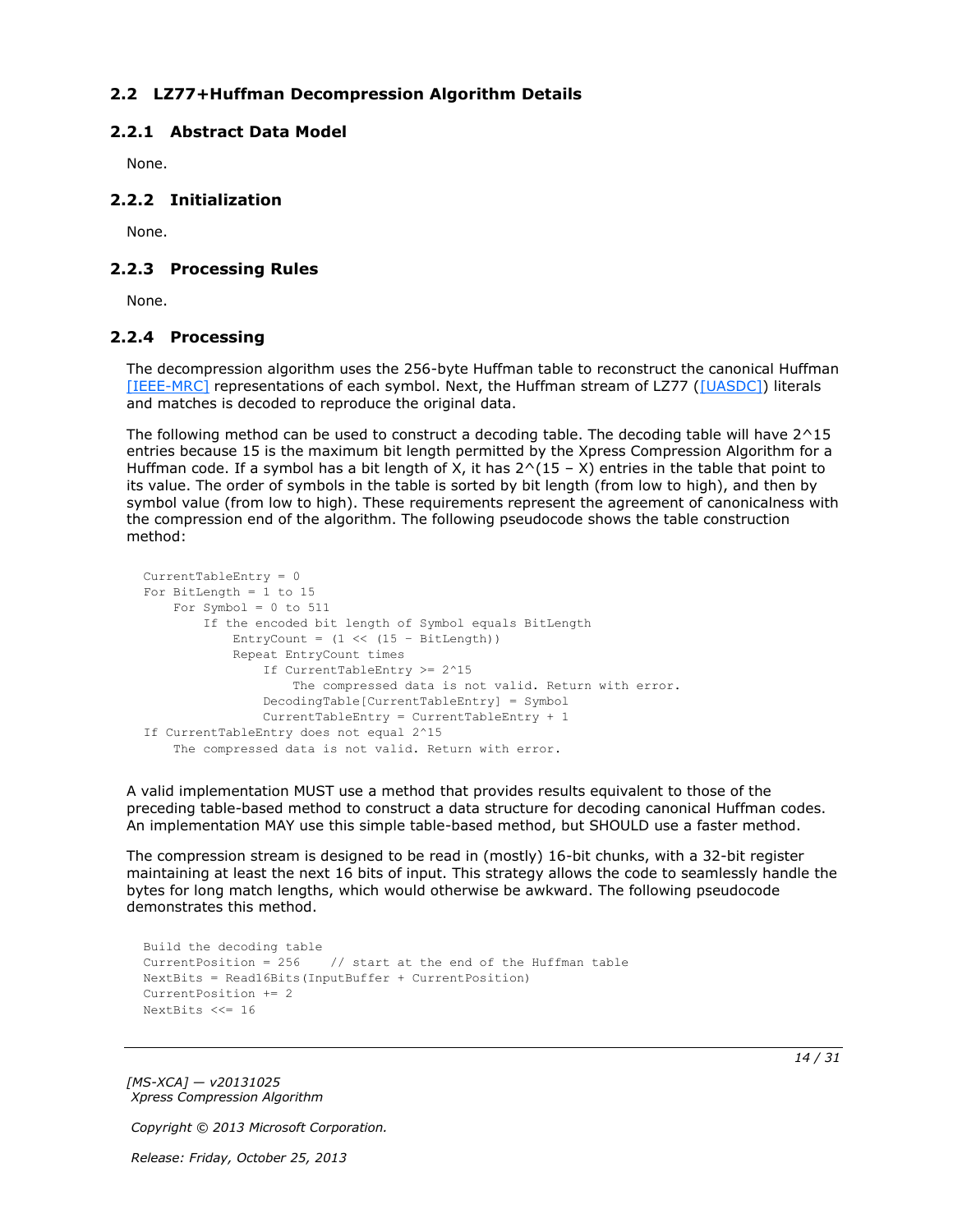```
NextBits |= Read16Bits(InputBuffer + CurrentPosition)
CurrentPosition += 2
ExtraBits = 16
Loop until a terminating condition
    Next15Bits = NextBits >> (32 - 15) HuffmanSymbol = DecodingTable[Next15Bits]
     HuffmanSymbolBitLength = the bit length of HuffmanSymbol, from the table in
                              the input buffer
     NextBits <<= HuffmanSymbolBitLength
     ExtraBits -= HuffmanSymbolBitLength
     If ExtraBits < 0
         NextBits |= Read16Bits(InputBuffer + CurrentPosition) << (-ExtraBits)
         ExtraBits += 16
         CurrentPosition += 2
     If HuffmanSymbol < 256
         Output the byte value HuffmanSymbol to the output stream.
     Else If HuffmanSymbol == 256 and
             the entire input buffer has been read and
             the expected decompressed size has been written to the output buffer
         Decompression is complete. Return with success.
     Else
         HuffmanSymbol = HuffmanSymbol - 256
         MatchLength = HuffmanSymbol mod 16
         MatchOffsetBitLength = HuffmanSymbol / 16
         If MatchLength == 15
             MatchLength = ReadByte(InputBuffer + CurrentPosition)
             CurrentPosition += 1
             If MatchLength == 255
                 MatchLength = Read16Bits(InputBuffer + CurrentPosition)
                 CurrentPosition += 2
                 If MatchLength < 15
                     The compressed data is invalid. Return error.
                 MatchLength = MatchLength - 15
             MatchLength = MatchLength + 15
         MatchLength = MatchLength + 3
         MatchOffset = NextBits >> (32 – MatchOffsetBitLength)
         MatchOffset += (1 << MatchOffsetBitLength)
         NextBits <<= MatchOffsetBitLength
         ExtraBits -= MatchOffsetBitLength
         If ExtraBits < 0
           Read the next 2 bytes the same as the preceding (ExtraBits < 0) case
        For i = 0 to MatchLength - 1
             Output OutputBuffer[CurrentOutputPosition – MatchOffset + i]
```
An implementation MUST also generate an error indicating that the compressed data is not valid in the event of an improper memory access outside the buffer.

Note that the match-copying loop copies 1 byte at a time and cannot use the standard library functions **memcpy** or **memove**. A sequence of bytes such as aaaaaa can be encoded like this: [literal: "a"][match: offset=1, length=5]. In other words, the match length can be greater than the match offset, and this necessitates the 1-byte-at-a-time copying strategy.

### <span id="page-14-0"></span>**2.3 Plain LZ77 Compression Algorithm Details**

#### <span id="page-14-1"></span>**2.3.1 Abstract Data Model**

<span id="page-14-3"></span><span id="page-14-2"></span>None.

*[MS-XCA] — v20131025 Xpress Compression Algorithm* 

*Copyright © 2013 Microsoft Corporation.*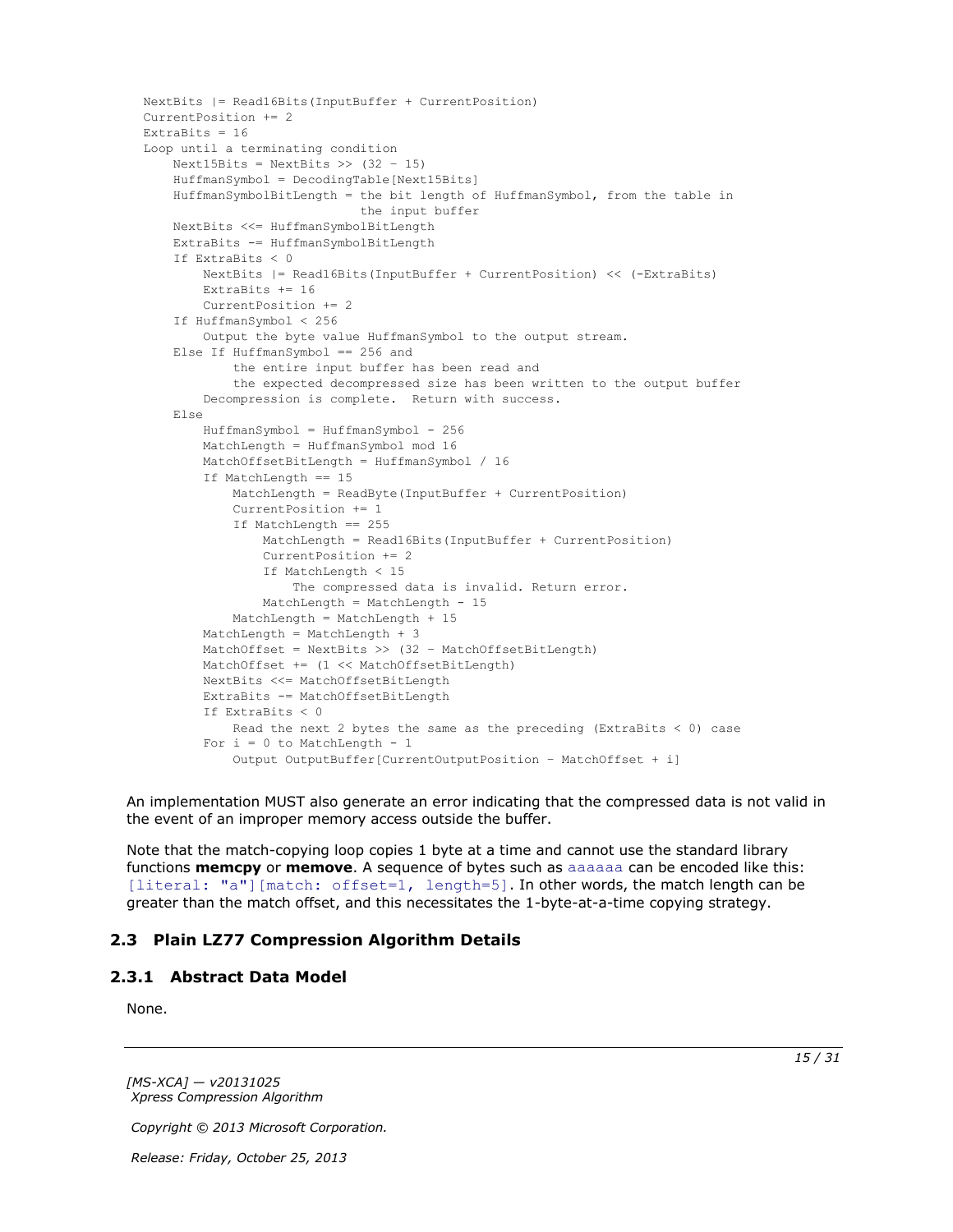## <span id="page-15-0"></span>**2.3.2 Initialization**

<span id="page-15-5"></span><span id="page-15-3"></span>None.

# <span id="page-15-1"></span>**2.3.3 Processing Rules**

<span id="page-15-4"></span>None.

## <span id="page-15-2"></span>**2.3.4 Processing**

The fastest variant of the Xpress Compression Algorithm avoids the cost of the Huffma[n\[IEEE-MRC\]](http://go.microsoft.com/fwlink/?LinkId=227659) pass by encoding the LZ77 [\[UASDC\]](http://go.microsoft.com/fwlink/?LinkId=90549) literals and matches in a simple way. The encoding process is similar to the method described in section  $2.1.4.1$ , with the key difference that the largest match offset it can encode is 8192 instead of the 65535 limit of the Huffman format. The literal or match flags are encoded in 32-bit chunks. Literals are encoded with a simple byte value. Matches are encoded with a 16-bit value, where the high 13 bits represent the offset and the low 3 bits represent the length. Long lengths are encoded with an additional 4 bits, then 8 bits, and then 16 bits. The following pseudocode provides an outline of the encoding method.

```
Flags = 0 // this is a 32-bit integer value
FlacCount = 0FlagOutputPosition = 0
OutputPosition = 4
InputPosition = 0
LastLengthHalfByte = 0
While InputPosition has not reached the end of the input buffer
     Try to find a match with a length of at least 3 (see section 2.1.4.1)
    The match must be within the last 8,192 bytes (MatchOffset \leq 2^13)
     If no match was found or InputPosition + 2 is beyond the input buffer
         Copy 1 byte from InputPosition to OutputPosition. Advance both.
         Flags <<= 1
         FlagCount = FlagCount + 1
         If FlagCount == 32
             Write the 32-bit value Flags to FlagOutputPosition
            FlagCount = 0 FlagOutputPosition = OutputPosition
             OutputPosition += 4
     Else // a valid match was found
         Let MatchLength and MatchOffset describe the match
         MatchLength = MatchLength – 3
         MatchOffset = MatchOffset – 1
        MatchOffset <<= 3
         MatchOffset |= min(MatchLength, 7)
         Write the 16-bit value MatchOffset to OutputPosition
         OutputPosition += 2
         If MatchLength >= 7
            MatchLength -= 7
             If LastLengthHalfByte == 0
                 LastLengthHalfByte = OutputPosition
                 Write the byte value min(MatchLength, 15) to OutputPosition
                 OutputPosition += 1
             Else
                OutputBuffer[LastLengthHalfByte] |= min(15, MatchLength) << 4
                 LastLengthHalfByte = 0
             If MatchLength >= 15
                MatchLength -= 15
                 Write the byte value min(MatchLength, 255) to OutputPosition
```
*[MS-XCA] — v20131025 Xpress Compression Algorithm* 

*Copyright © 2013 Microsoft Corporation.*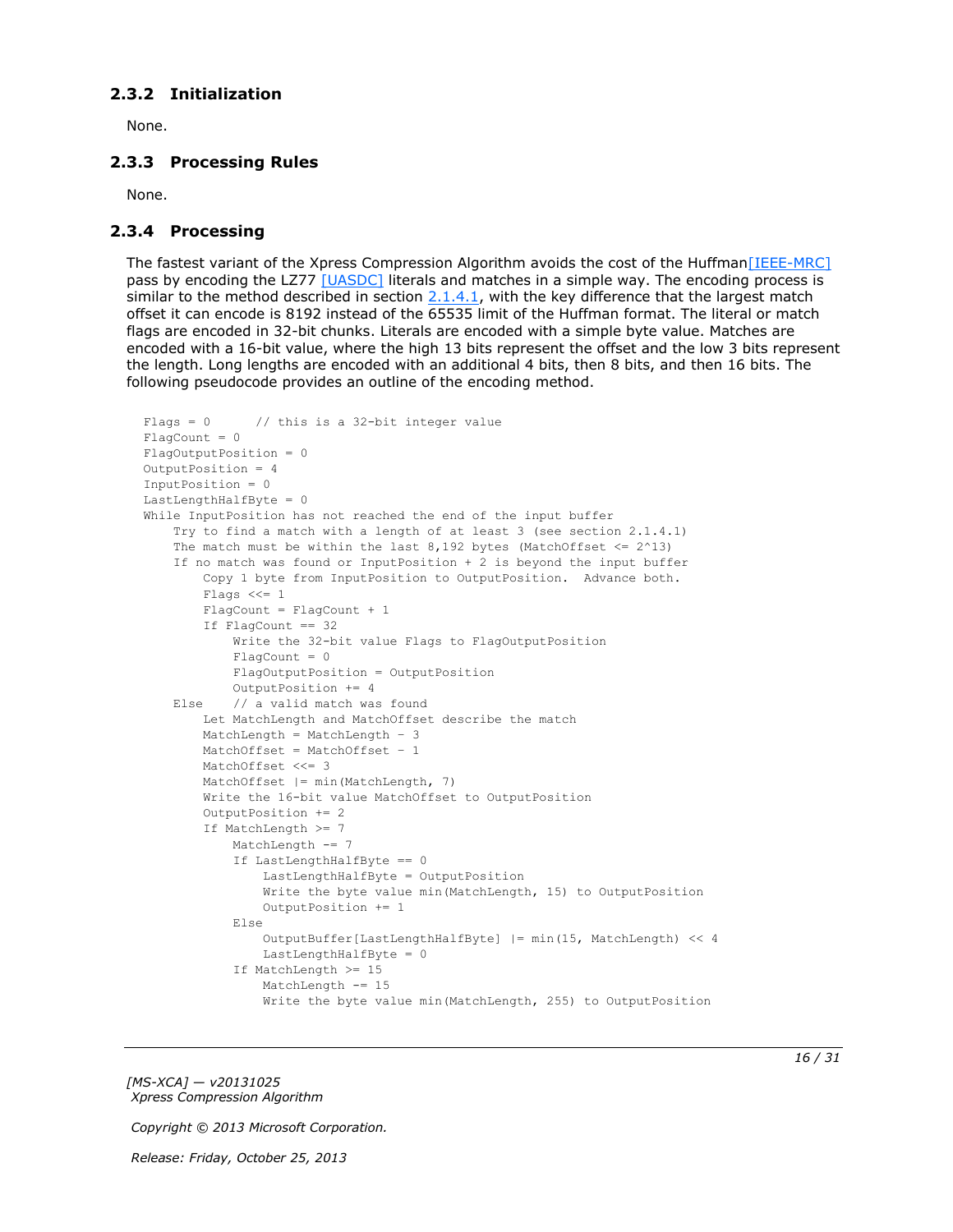```
 OutputPosition += 1
                  If MatchLength >= 255
                      MatchLength += 15 + 7
                     Write the 2-byte value MatchLength to OutputPosition
                     OutputPosition += 2
        Flags = (Flags << 1) | 1
         FlagCount = FlagCount + 1
         If FlagCount == 32
             Write the 32-bit value Flags to FlagOutputPosition
            Fla<sub>q</sub>Count = 0 FlagOutputPosition = OutputPosition
             OutputPosition += 4
         Advance InputPosition to the first byte that was not in the match
Endwhile
Flags << = (32 - FlaqCount)Flags |= (1 \lt\lt (32 - \text{FlagCount})) - 1Write the 32-bit value Flags to FlagOutputPosition
The final compressed size is the value of OutputPosition
```
# <span id="page-16-0"></span>**2.4 Plain LZ77 Decompression Algorithm Details**

### <span id="page-16-1"></span>**2.4.1 Abstract Data Model**

<span id="page-16-7"></span><span id="page-16-6"></span><span id="page-16-5"></span>None.

## <span id="page-16-2"></span>**2.4.2 Initialization**

<span id="page-16-9"></span>None.

### <span id="page-16-3"></span>**2.4.3 Processing Rules**

<span id="page-16-8"></span>None.

### <span id="page-16-4"></span>**2.4.4 Processing**

This section provides the decompression method corresponding to the compression method that is described in section [2.3.](#page-14-2) The basic structure is to decode each flag, which indicates whether the next item is a literal or a match. Literals are copied directly from the input buffer to the output buffer. Matches are decoded into a (length, offset) pair that is used to copy data from earlier in the output buffer. If the code that follows reads or writes outside the provided buffers at any time, an implementation MUST return an error indicating that the compressed buffer is invalid. Note that the match-copying loop copies 1 byte at a time and cannot use the standard library functions **memcpy** or **memmove**. A sequence of bytes such as aaaaaa can be encoded as follows:

```
[literal: "a"][match: offset=1, length=5]
```
The **match length** can be greater than the **match offset**, and this necessitates the 1-byte-at-atime copying strategy shown in the following pseudocode.

```
BufferedFlags = 0
BufferedFlagCount = 0
InputPosition = 0
OutputPosition = 0
```
*[MS-XCA] — v20131025 Xpress Compression Algorithm* 

*Copyright © 2013 Microsoft Corporation.*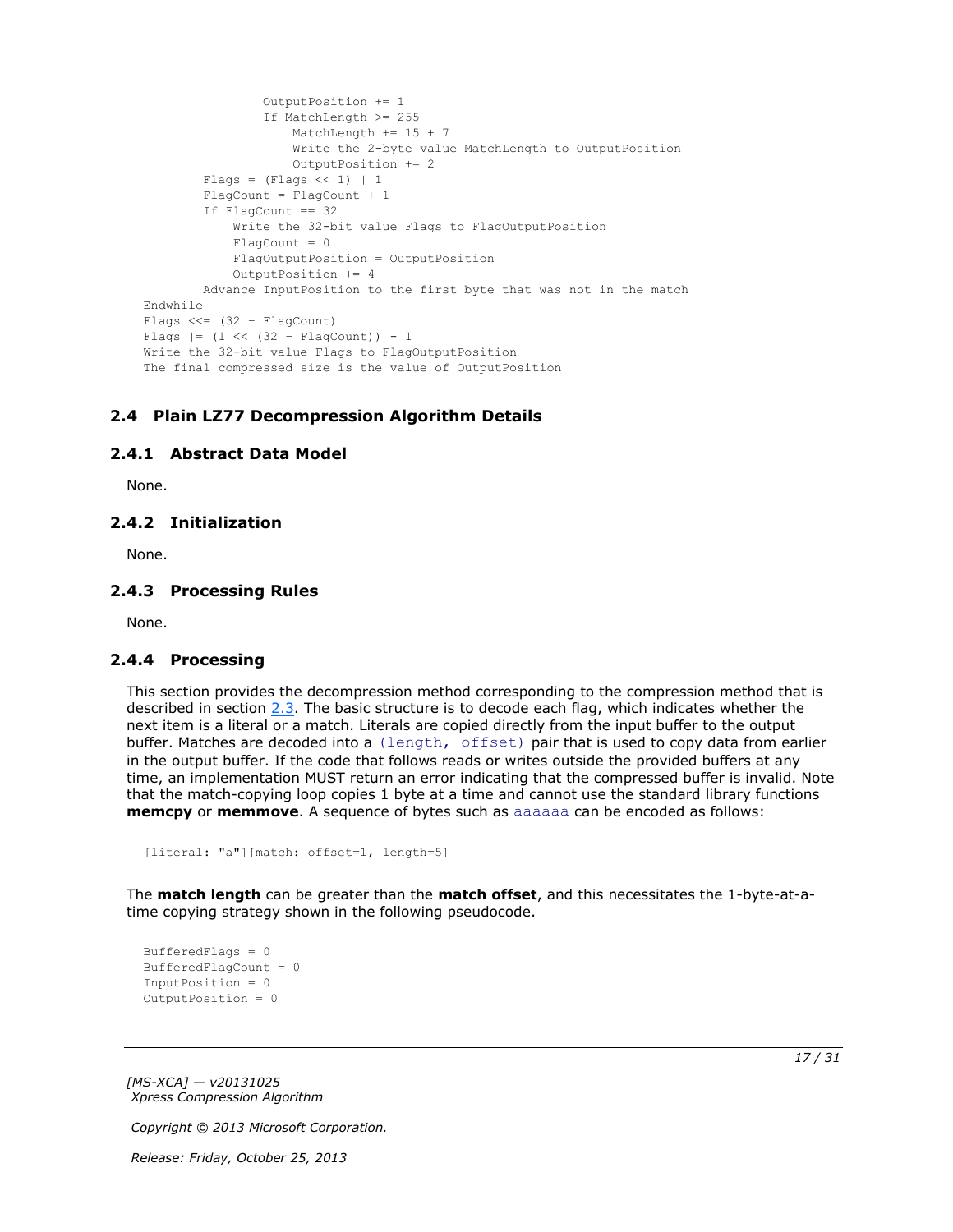```
LastLengthHalfByte = 0
Loop until break instruction or error
     If BufferedFlagCount == 0
        BufferedFlags = read 4 bytes at InputPosition
         InputPosition += 4
         BufferedFlagCount = 32
     BufferedFlagCount = BufferedFlagCount – 1
     If (BufferedFlags & (1 << BufferedFlagCount)) == 0
        Copy 1 byte from InputPosition to OutputPosition. Advance both.
     Else
         If InputPosition == InputBufferSize
             Decompression is complete. Return with success.
         MatchBytes = read 2 bytes from InputPosition
         InputPosition += 2
         MatchLength = MatchBytes mod 8
        MatchOffset = (MatchBytes / 8) + 1 If MatchLength == 7
             If LastLengthHalfByte == 0
                 MatchLength = read 1 byte from InputPosition
                MatchLength = MatchLength mod 16
                 LastLengthHalfByte = InputPosition
                InputPosition += 1
             Else
                MatchLength = read 1 byte from LastLengthHalfByte position
                 MatchLength = MatchLength / 16
                 LastLengthHalfByte = 0
             If MatchLength == 15
                 MatchLength = read 1 byte from InputPosition
                 InputPosition += 1
                 If MatchLength == 255
                    MatchLength = read 2 bytes from InputPosition
                    InputPosition += 2
                   If MatchLength < 15 + 7
                       Return error.
                    MatchLength == (15 + 7) MatchLength += 15
            MatchLength += 7
         MatchLength += 3
        For i = 0 to MatchLength - 1
             Copy 1 byte from OutputBuffer[OutputPosition – MatchOffset]
             OutputPosition += 1
```
# <span id="page-17-0"></span>**2.5 LZNT1 Algorithm Details**

<span id="page-17-1"></span>The LZNT1 algorithm employs a grammar common to LZ77 variants, making use of LZ77 [\[UASDC\]](http://go.microsoft.com/fwlink/?LinkId=90549) literals and matches and using the characteristic processing. The LZNT1 algorithm is comparable to the Plain LZ77 variant, which implements the features of LZ77 through a specialized buffer format as specified in section [2.3](#page-14-2) and section [2.4.](#page-16-5) Key differences between the "plain" and LZNT1 variants include the following:

- **LZNT1** uses a less complex process to encode lengths.
- LZNT1 varies the number of bits used to encode length and distance, whereas the sizes of the Plain LZ77-encoded fields are fixed.
- LZNT1 groups flags in bytes; Plain LZ77 groups them in 4-byte DWORDs.

*[MS-XCA] — v20131025 Xpress Compression Algorithm* 

*Copyright © 2013 Microsoft Corporation.*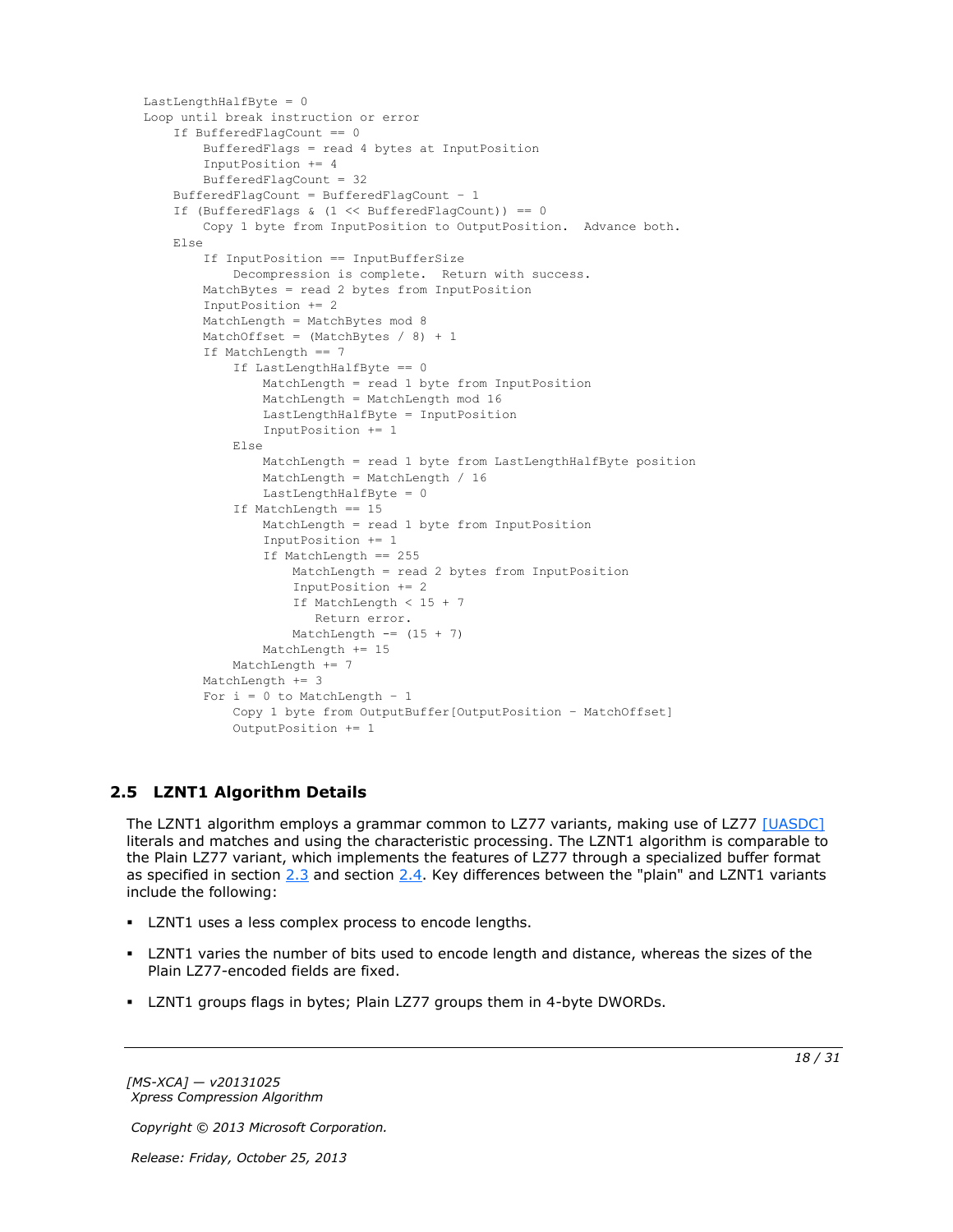<span id="page-18-2"></span>The LZNT1 buffer is structured as a series of chunks that can be independently decompressed.

## <span id="page-18-0"></span>**2.5.1 Abstract Data Model**

This section describes a conceptual model of possible data organization that an implementation maintains to participate in this algorithm. The described organization is provided to facilitate the explanation of how the algorithm behaves. This document does not mandate that implementations adhere to this model as long as their external behavior is consistent with that described in this document.

The following elements are specific to this algorithm.

**Chunks:** Segments of data that are compressed, uncompressed, or that denote the end of the buffer.

**Chunk header:** The header for a compressed or uncompressed chunk of data.

**Flag bytes:** A bit flag whose bits, read from low order to high order, specify the formats of the data elements that follow. For example, bit 0 corresponds to the first data element, bit 1 to the second, and so on. If the bit corresponding to a data element is set, the element is a 2-byte compressed word; otherwise, it is a 1-byte literal value.

**Flag group:** A flag byte followed by zero or more data elements, each of which is a single literal byte or a 2-byte compressed word.

# <span id="page-18-1"></span>**2.5.1.1 Buffer Format**

<span id="page-18-3"></span>The LZNT1 algorithm relies on the use of a specific buffer format in its implementation of LZ77. The compression algorithm produces a buffer format of the following grammatical structure:

```
<Buffer> ::= <Chunk> <Buffer> | <Chunk>
<Chunk> ::= <Compressed_chunk> | 
            <Uncompressed_chunk> |
            End_of_buffer
<Uncompressed_chunk> ::= Chunk_header Uncompressed_data
<Compressed_chunk> ::= Chunk_header <Flag_group>
<Flag_group> ::= <Flag_data> <Flag_group> | <Flag_data>
\langleFlag data> ::=
   Flag byte <Data> <Data> <Data> <Data> <Data> <Data> <Data> <Data> <Data> <Data>
   | Flag_byte <Data> <Data> <Data> <Data> <Data> <Data> <Data>
  | Flag_byte <Data> <Data> <Data> <Data> <Data> <Data>
  | Flag_byte <Data> <Data> <Data> <Data> <Data>
 | Flag_byte <Data> <Data> <Data> <Data>
  | Flag_byte <Data> <Data> <Data> 
  | Flag_byte <Data> <Data>
  | Flag_byte <Data> 
<Data> ::= Literal | Compressed_word
```
A compressed data buffer consists of one or more **chunks**. A chunk is either compressed, uncompressed, or it denotes the end of the buffer. If the chunk is uncompressed, it contains a **chunk header** followed by uncompressed data; if it is compressed, it contains a chunk header followed by a series of one or more pieces of flagged data. Finally, a piece of flagged data consists of a **flag byte** that is followed by no more than 8 individual data elements.

*[MS-XCA] — v20131025 Xpress Compression Algorithm* 

*Copyright © 2013 Microsoft Corporation.*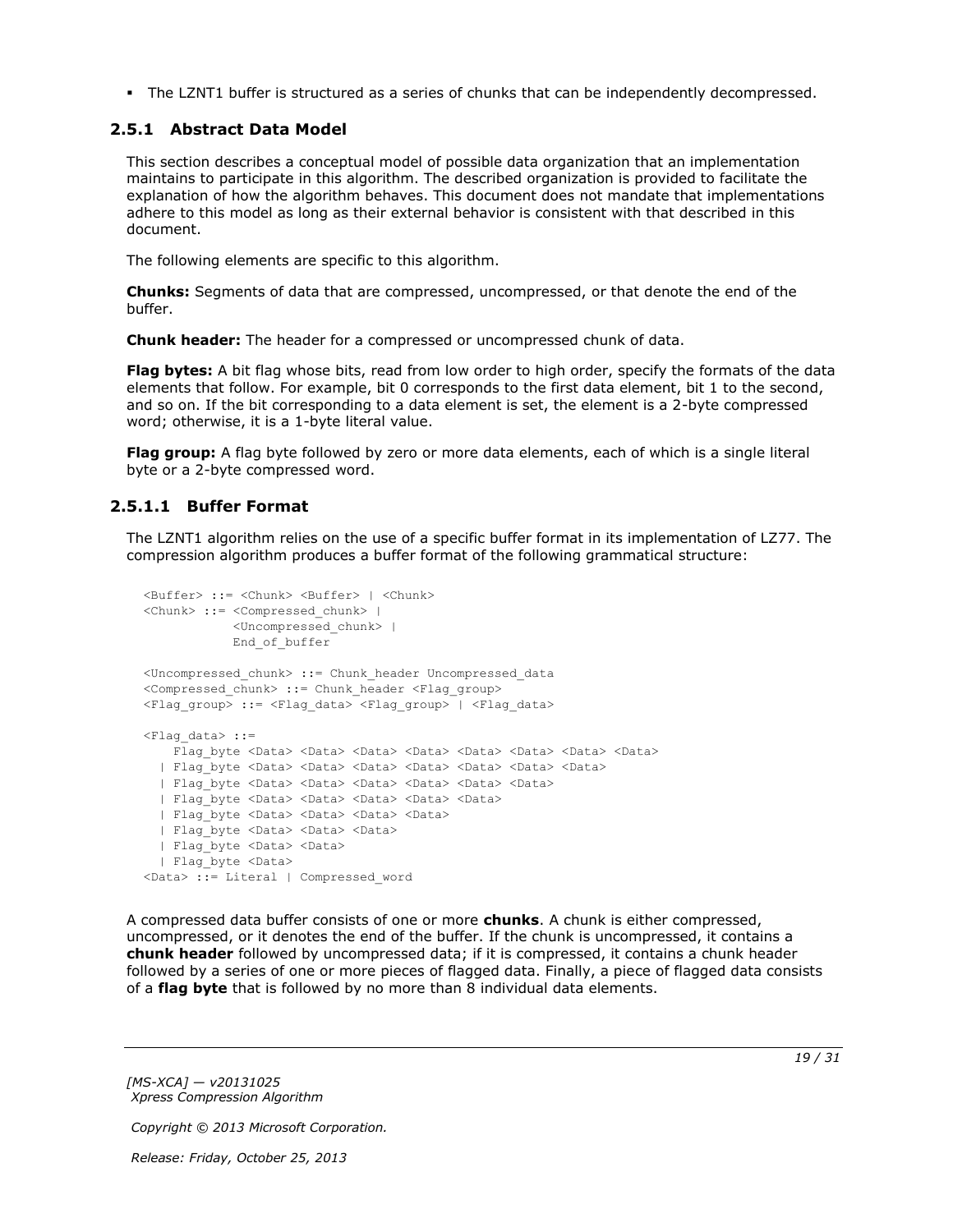The following sections describe the structure of each of these grammatical elements, including constraints on their usage that are not expressed in the raw grammar.

## <span id="page-19-0"></span>**2.5.1.2 Buffers and Chunks**

A compressed buffer consists of a series of one or more compressed output **chunks**. Each chunk begins with a 16-bit header.

If both bytes of the header are 0, the header is an *End\_of\_buffer* terminal that denotes the end of the compressed data stream.

Otherwise, the header MUST be formatted as follows:

- Bit 15 indicates whether the chunk contains compressed data.
- Bits [14:12] contain a signature indicating the format of the subsequent data.
- Bits [11:0] contain the size of the compressed chunk, minus three bytes.

Bit 15 indicates whether the chunk contains compressed data. If this bit is zero, the **chunk header** is followed by uncompressed literal data. If this bit is set, the next byte of the chunk is the beginning of a *Flag\_group* nonterminal that describes some compressed data.

Bits 14 down to 12 contain a signature value. This value MUST always be 3 (unless the header denotes the end of the compressed buffer).

Bits 11 down to 0 contain the size of the compressed chunk minus three bytes. This size otherwise includes the size of any metadata in the chunk, including the chunk header. If the chunk is uncompressed, the total amount of uncompressed data therein can be computed by adding 1 to this value (adding 3 bytes to get the total chunk size, then subtracting 2 bytes to account for the chunk header).

The *End* of buffer character is not required to terminate the compressed buffer. The character is used, however, if space allows. For example, given 20 kilobytes (KB) of uncompressed data and a 10 KB buffer to contain the compressed data, if the size of the compressed data (including metadata) is exactly 10 KB, the capacity of the buffer has been met. In such a case, the *End\_of\_buffer* terminal is not written.

Because the presence of this terminal is not guaranteed, the size of the compressed data MUST be known before data in this format is decompressed.

If an *End\_of\_buffer* terminal is added, the size of the final compressed data is considered not to include the size of the *End\_of\_buffer* terminal.

# <span id="page-19-1"></span>**2.5.1.3 Flag Groups**

If a **chunk** is compressed, its **chunk header** is immediately followed by the first byte of a *Flag\_group* nonterminal.

A **flag group** consists of a **flag byte** followed by zero or more data elements. Each data element is either a single literal byte or a two-byte compressed word. The individual bits of a **flag byte**, taken from low-order bits to high-order bits, specify the formats of the subsequent data elements (such that bit 0 corresponds to the first data element, bit 1 to the second, and so on). If the bit corresponding to a data element is set, the element is a two-byte compressed word; otherwise, it is a one-byte literal.

*[MS-XCA] — v20131025 Xpress Compression Algorithm* 

*Copyright © 2013 Microsoft Corporation.*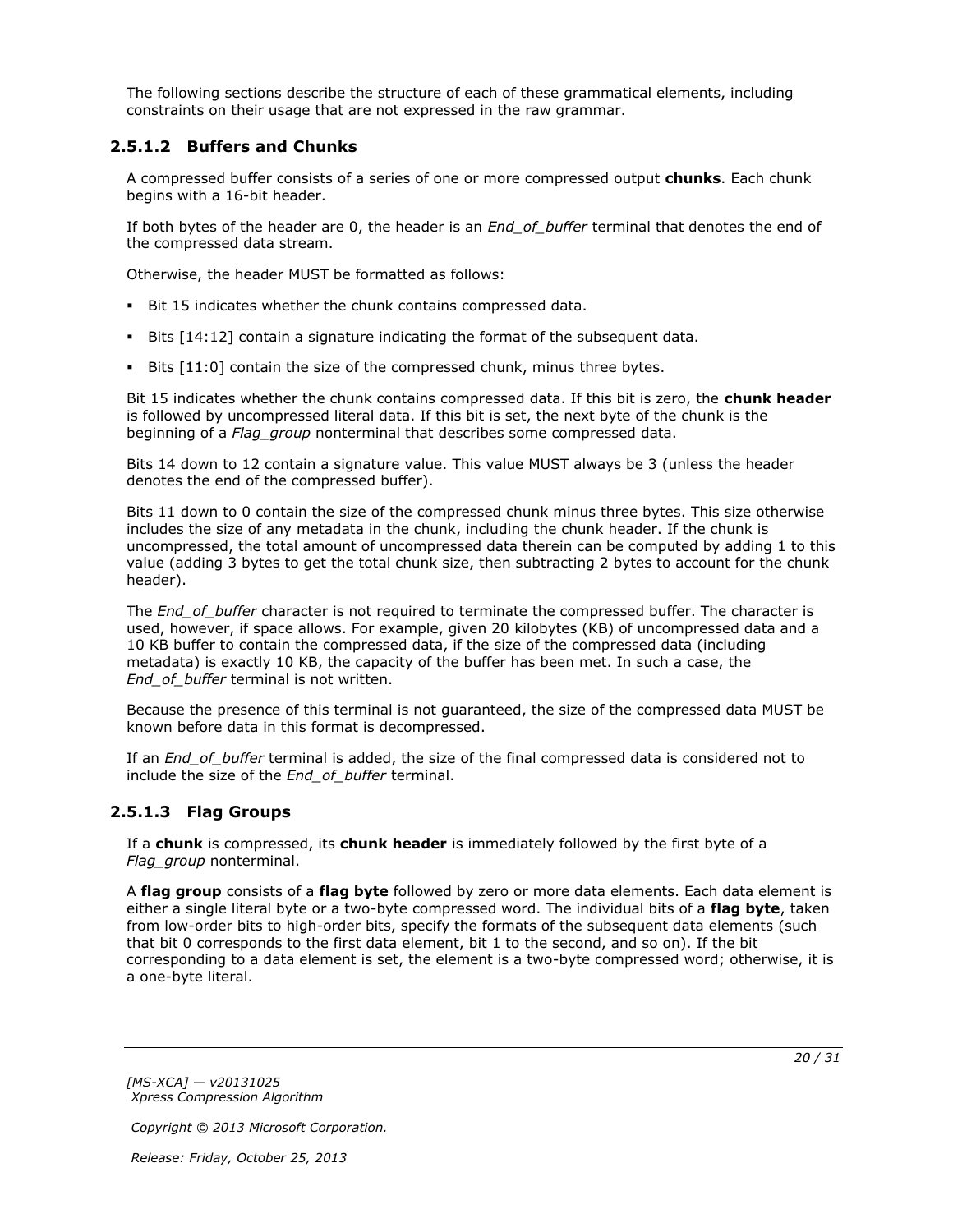# <span id="page-20-0"></span>**2.5.1.4 Data Elements**

<span id="page-20-1"></span>A data element MUST either be an uncompressed literal or a compressed word. An uncompressed literal is a byte of data that was not compressed and can therefore be treated as part of the uncompressed data stream. A compressed word is a two-byte value that contains a length and a displacement and whose format varies depending on the portion of the data that is being processed.

Each compressed word consists of a D-bit displacement in the high-order bits and an L-bit length in the low-order bits, subject to the constraints that  $4 \leq D \leq 12$ ,  $4 \leq L \leq 12$ , and  $D + L = 16$ . The displacement in a compressed word is the difference between the current location in the uncompressed data (either the current read point when compressing or the current write point when decompressing) and the location of the uncompressed data corresponding to the compressed word, minus one byte. The length is the amount of uncompressed data that can be found at the appropriate displacement, minus three bytes. While using the compressed buffers, the stored displacement must be incremented by 1 and the stored length must be incremented by 3, to get the actual displacement and length.

For example, the input data for a given compression consists of the following stream:

F F G A A G F E D D E F F E E | F F G A A G F E D D E F E D D

In this case, the data prior to the vertical bar has already been compressed. The next 12 characters of the input stream match the first 12 characters of the data that was already compressed. Moreover, the distance from the current input pointer to the start of this matching string is 15 characters. This can be described by the  $\langle$ displacement, length> pair of  $\langle 15, 12 \rangle$ .

Decompression of this data produces the first portion of the input stream:

F F G A A G F E D D E F F E E |

The next data element is a  $\langle 15, 12 \rangle$  displacement-length pair. The start of the uncompressed data is 15 characters behind the last character in the already uncompressed data, and the length of the data to read is 12 characters. Decompression results in the following buffer.

F F G A A G F E D D E F F E E F F G A A G F E D D E F |

This matches the original data stream.

F F G A A G F E D D E F F E E F F G A A G F E D D E F E D D

The sizes of the displacement and length fields of a compressed word vary with the amount of uncompressed data in the current chunk that has already been processed. The format of a given compressed word is determined as follows:

Let U be the amount of uncompressed data that has already been processed in the current chunk (either the amount that has been read when compressing data or the amount that has been written when decompressing data).

Note that U depends on the offset from the start of a chunk and not the offset from the beginning of the uncompressed data.

Then let M be the largest value in  $[4...12]$  such that  $2^{M-1}$  < U, or 4 if there is no such value.

*[MS-XCA] — v20131025 Xpress Compression Algorithm* 

*Copyright © 2013 Microsoft Corporation.*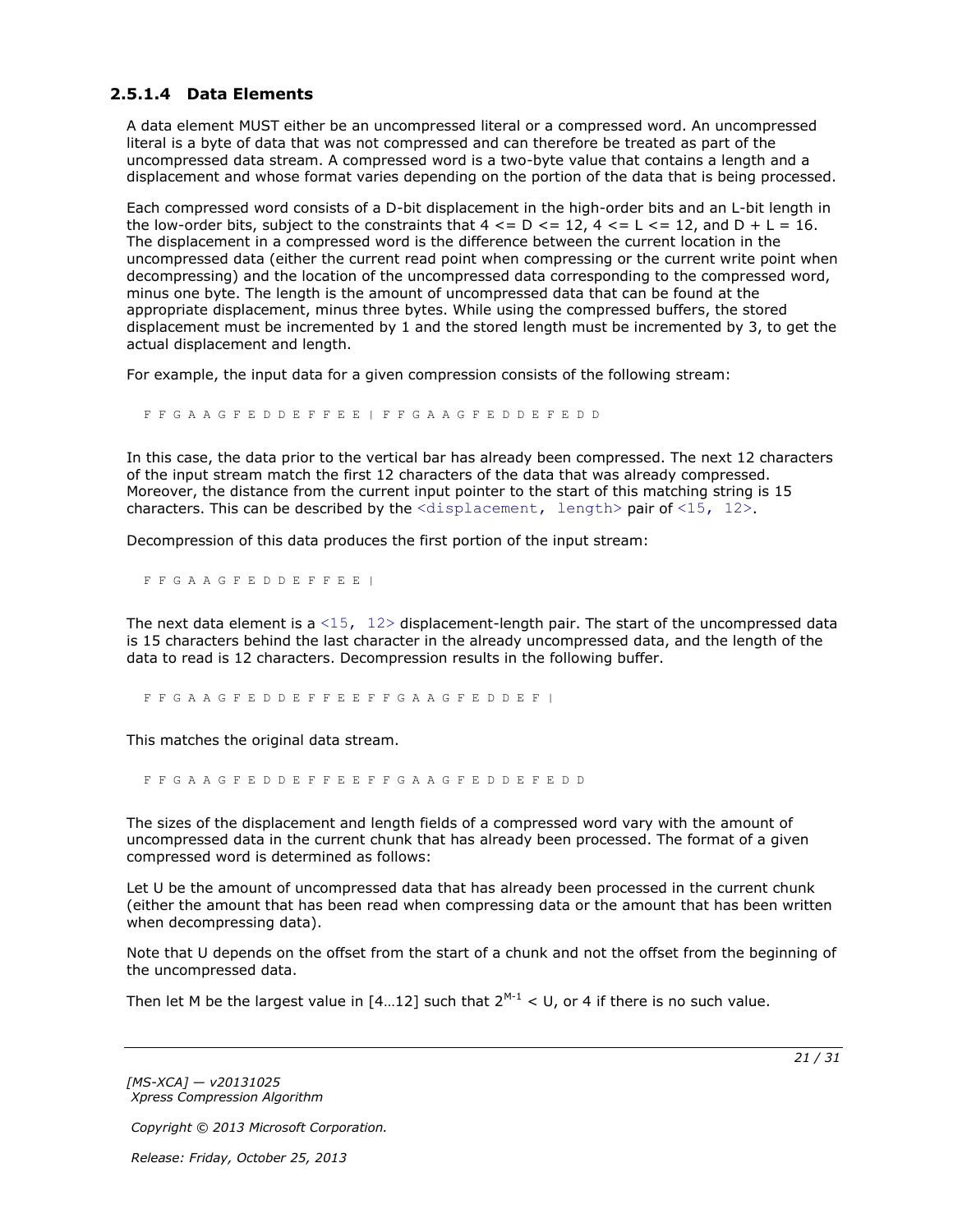A compressed word then has the format  $D = M$  and  $L = 16 - M$ , with the displacement occupying D high-order bits and the length occupying L low-order bits.

# <span id="page-21-0"></span>**2.5.2 Initialization**

<span id="page-21-5"></span><span id="page-21-3"></span>None.

# <span id="page-21-1"></span>**2.5.3 Processing Rules**

Input streams are compressed in units of 4096 bytes. The process of creating a chunk is complete if at least 4096 bytes of data or the remainder of the input buffer is compressed. If the data remains in the input buffer, the processing of a new chunk is started.

Lempel-Ziv compression does not require that the entirety of the data to which a compressed word refers actually be in the uncompressed buffer when the word is processed. In other words, it is not required that (U – displacement + length < U). Therefore, when processing a compressed word, data MUST be copied from the start of the uncompressed target region to the end—that is, the byte at (U – displacement) MUST be copied first, then (U – displacement  $+1$ ), and so on, because the compressed word might refer to data that will be written during decompression.

Some of the bits in a flag byte might not be used. To process compressed buffers, the size of the compressed chunk that is stored in the chunk header MUST be used to determine the position of the last valid byte in the chunk. The size value MUST ignore flag bits that correspond to bytes outside the chunk.

# <span id="page-21-2"></span>**2.5.4 Processing**

<span id="page-21-4"></span>For a discussion of LZ77 processing similar to that of the LZNT1 variant, see sections [2.3](#page-14-2) and [2.4](#page-16-5) on Plain LZ77 compression and decompression.

*Copyright © 2013 Microsoft Corporation.*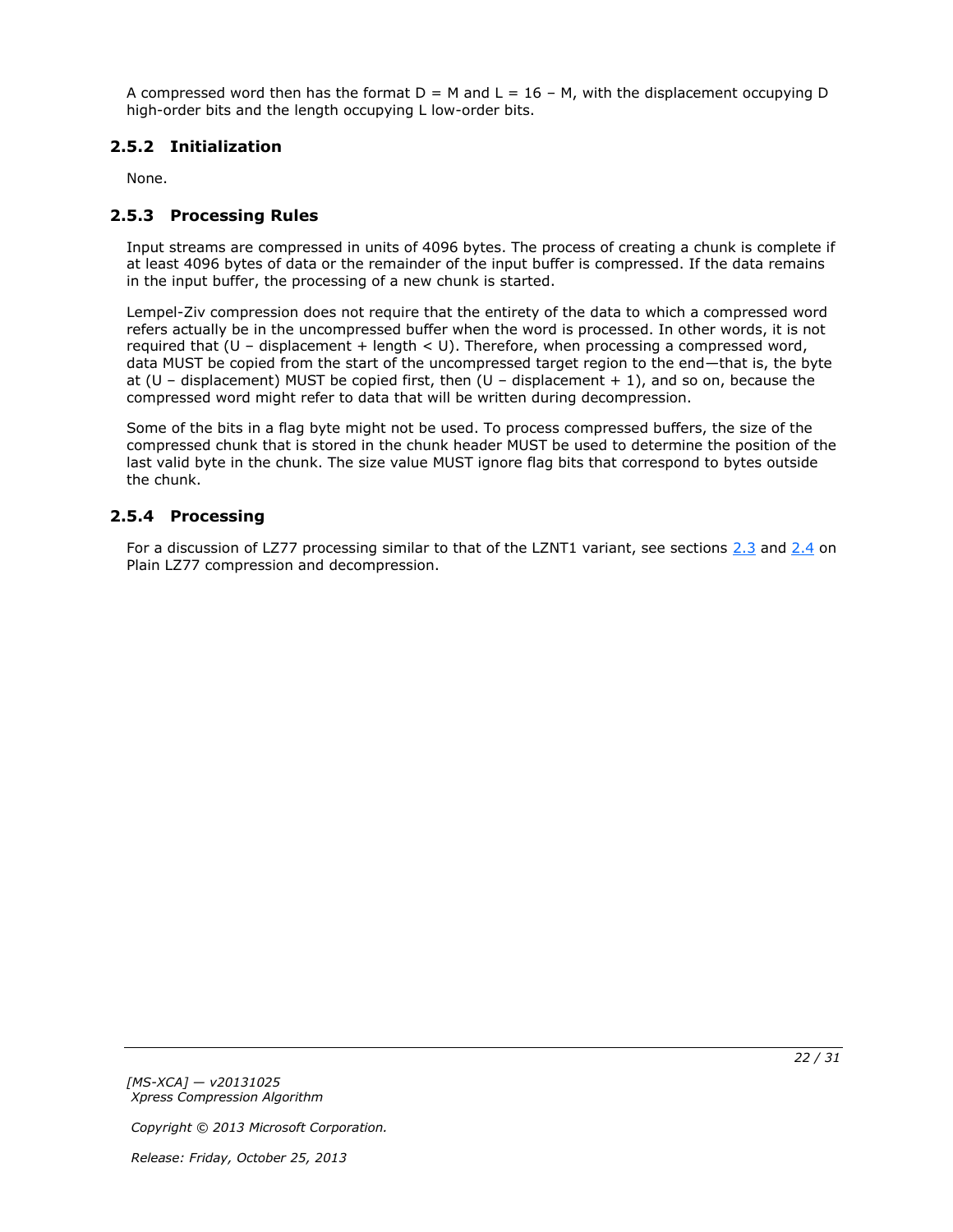# <span id="page-22-0"></span>**3 Algorithm Examples**

# <span id="page-22-1"></span>**3.1 LZ77**

<span id="page-22-3"></span>With the Plain LZ77 variant of the algorithm, the uncompressed ASCII string abcdefghijklmnopqrstuvwxyz is compressed as follows, in hexadecimal.

3f 00 00 00 61 62 63 64 65 66 67 68 69 6a 6b 6c 6d 6e 6f 70 71 72 73 74 75 76 77 78 79 7a

The first 4 bytes encode the first 32 literal or match flags (in this case, 26 zero bits, representing the 26 literals to follow, then 6 one bits, because any extra flag bits are ones). The next 26 bytes are the ASCII representation of the input string.

The uncompressed input is the 300-byte ASCII string:

abcabcabcabcabcabcabcabcabcabcabcabcabcabcabcabcabcabcabcabcabcabcabcabcabcabcabcabcabcabcabc abcabcabcabcabcabcabcabcabcabcabcabcabcabcabcabcabcabcabcabcabcabcabcabcabcabcabcabcabcabcabc abcabcabcabcabcabcabcabcabcabcabcabcabcabcabcabcabcabcabcabcabcabcabcabcabcabcabcabcabcabcabc abcabcabcabcabcabcabc

In this case, using Plain LZ77, those 300 bytes are encoded as follows:

<span id="page-22-4"></span>ff ff ff 1f 61 62 63 17 00 0f ff 26 01

This is the encoding of abc[match: distance =  $3$ , length = 297].

## <span id="page-22-2"></span>**3.2 LZ77+Huffman**

The uncompressed ASCII string abcdefghijklmnopgrstuvwxyz is compressed as a sequence of literals, as follows, in hexadecimal.

00 00 00 00 00 00 00 00 00 00 00 00 00 00 00 00 00 00 00 00 00 00 00 00 00 00 00 00 00 00 00 00 00 00 00 00 00 00 00 00 00 00 00 00 00 00 00 00 50 55 55 55 55 55 55 55 55 55 55 45 44 04 00 00 00 00 00 00 00 00 00 00 00 00 00 00 00 00 00 00 00 00 00 00 00 00 00 00 00 00 00 00 00 00 00 00 00 00 00 00 00 00 00 00 00 00 00 00 00 00 00 00 00 00 00 00 00 00 00 00 00 00 00 00 00 00 00 00 04 00 00 00 00 00 00 00 00 00 00 00 00 00 00 00 00 00 00 00 00 00 00 00 00 00 00 00 00 00 00 00 00 00 00 00 00 00 00 00 00 00 00 00 00 00 00 00 00 00 00 00 00 00 00 00 00 00 00 00 00 00 00 00 00 00 00 00 00 00 00 00 00 00 00 00 00 00 00 00 00 00 00 00 00 00 00 00 00 00 00 00 00 00 00 00 00 00 00 00 00 00 00 00 00 00 00 00 00 00 00 00 00 00 00 00 00 00 00 00 00 00 00 00 00 00 00 00 d8 52 3e d7 94 11 5b e9 19 5f f9 d6 7c df 8d 04 00 00 00 00

The first 256 bytes represent the Huffman code lengths. In this case, most of these values are zero because those symbols are not used. The few nonzero values represent the code lengths (5 bits or 4 bits in this case) of the literal symbols corresponding to the ASCII characters of the lowercase alphabet, as well as the end-of-file (EOF) symbol (symbols index 256). The last few bytes in the buffer are the Huffman encoding of the string abcdefghijklmnopqrstuvwxyz[EOF].

The uncompressed data is the following 300-byte ASCII string:

abcabcabcabcabcabcabcabcabcabcabcabcabcabcabcabcabcabcabcabcabcabcabcabcabcabcabcabcabcabcabc abcabcabcabcabcabcabcabcabcabcabcabcabcabcabcabcabcabcabcabcabcabcabcabcabcabcabcabcabcabcabc

*[MS-XCA] — v20131025 Xpress Compression Algorithm*  *23 / 31*

*Copyright © 2013 Microsoft Corporation.*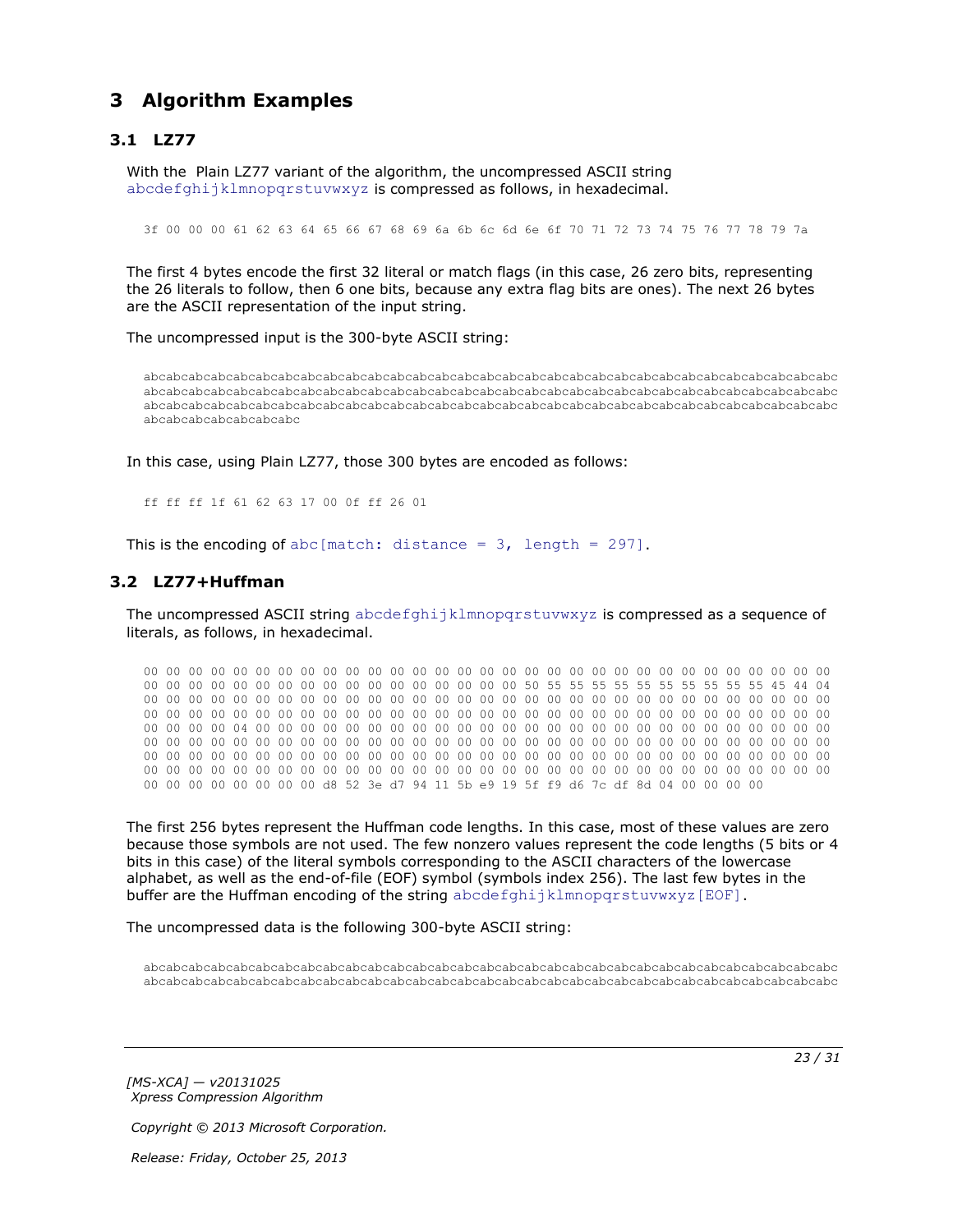abcabcabcabcabcabcabcabcabcabcabcabcabcabcabcabcabcabcabcabcabcabcabcabcabcabcabcabcabcabcabc abcabcabcabcabcabcabc

#### The LZ77+Huffman algorithm encodes it as follows:

00 00 00 00 00 00 00 00 00 00 00 00 00 00 00 00 00 00 00 00 00 00 00 00 00 00 00 00 00 00 00 00 00 00 00 00 00 00 00 00 00 00 00 00 00 00 00 00 30 23 00 00 00 00 00 00 00 00 00 00 00 00 00 00 00 00 00 00 00 00 00 00 00 00 00 00 00 00 00 00 00 00 00 00 00 00 00 00 00 00 00 00 00 00 00 00 00 00 00 00 00 00 00 00 00 00 00 00 00 00 00 00 00 00 00 00 00 00 00 00 00 00 00 00 00 00 00 00 02 00 00 00 00 00 00 00 00 00 00 00 00 00 00 20 00 00 00 00 00 00 00 00 00 00 00 00 00 00 00 00 00 00 00 00 00 00 00 00 00 00 00 00 00 00 00 00 00 00 00 00 00 00 00 00 00 00 00 00 00 00 00 00 00 00 00 00 00 00 00 00 00 00 00 00 00 00 00 00 00 00 00 00 00 00 00 00 00 00 00 00 00 00 00 00 00 00 00 00 00 00 00 00 00 00 00 00 00 00 00 00 00 00 00 00 00 00 00 00 00 00 00 00 00 00 00 00 a8 dc 00 00 ff 26 01

The first 256 bytes are the Huffman code lengths. The nonzero symbols are the literals 'a', 'b', and 'c'; the EOF symbol; and one match symbol. The last few bytes encode abc [match: distance=3, length=297][EOF]. This example illustrates how long match lengths are encoded. In the last bytes of the compressed data, note the calculation  $0x126 = 294 = 297 - 3$ . Because it is the minimum match length, 3 is subtracted from each match length before it is encoded.

#### <span id="page-23-0"></span>**3.3 LZNT1**

<span id="page-23-1"></span>The following shows an example of LZ77 compression in which the compressed word references data that is not wholly contained in the uncompressed buffer at the time when the word is processed. In this scenario, the compressed word is processed by copying data from the start of the uncompressed target region to the end.

The following ANSI string, including the terminal NUL, is 142 bytes in length.

F# F# G A A G F# E D D E F# F# E E F# F# G A A G F# E D D E F# E D D E E F# D E F# G F# D E F# G F# E D E A F# F# G A A G F# E D D E F# E D D

The algorithm, using the standard compression engine, produces the following hexadecimal output with a length of 59 bytes.

0x00000000: 38 b0 88 46 23 20 00 20 0x00000008: 47 20 41 00 10 a2 47 01 0x00000010: a0 45 20 44 00 08 45 01 0x00000018: 50 79 00 c0 45 20 05 24 0x00000020: 13 88 05 b4 02 4a 44 ef 0x00000028: 03 58 02 8c 09 16 01 48 0x00000030: 45 00 be 00 9e 00 04 01 0x00000038: 18 90 00

The compressed data is contained in a single chunk. The chunk header, interpreted as a 16-bit value, is 0xB038. Bit 15 is 1, so the chunk is compressed; bits 14 through 12 are the correct signature value (3); and bits 11 through 0 are decimal 56, so the chunk is 59 bytes in size.

The next byte, 0x88, is a flag byte. Bits 0, 1, and 2 of this byte are clear, so the next 3 bytes are not compressed. They are 0x46 ('F'), 0x23 ('#'), and 0x20 (a space). The output stream now contains "F# ".

*[MS-XCA] — v20131025 Xpress Compression Algorithm* 

*Copyright © 2013 Microsoft Corporation.*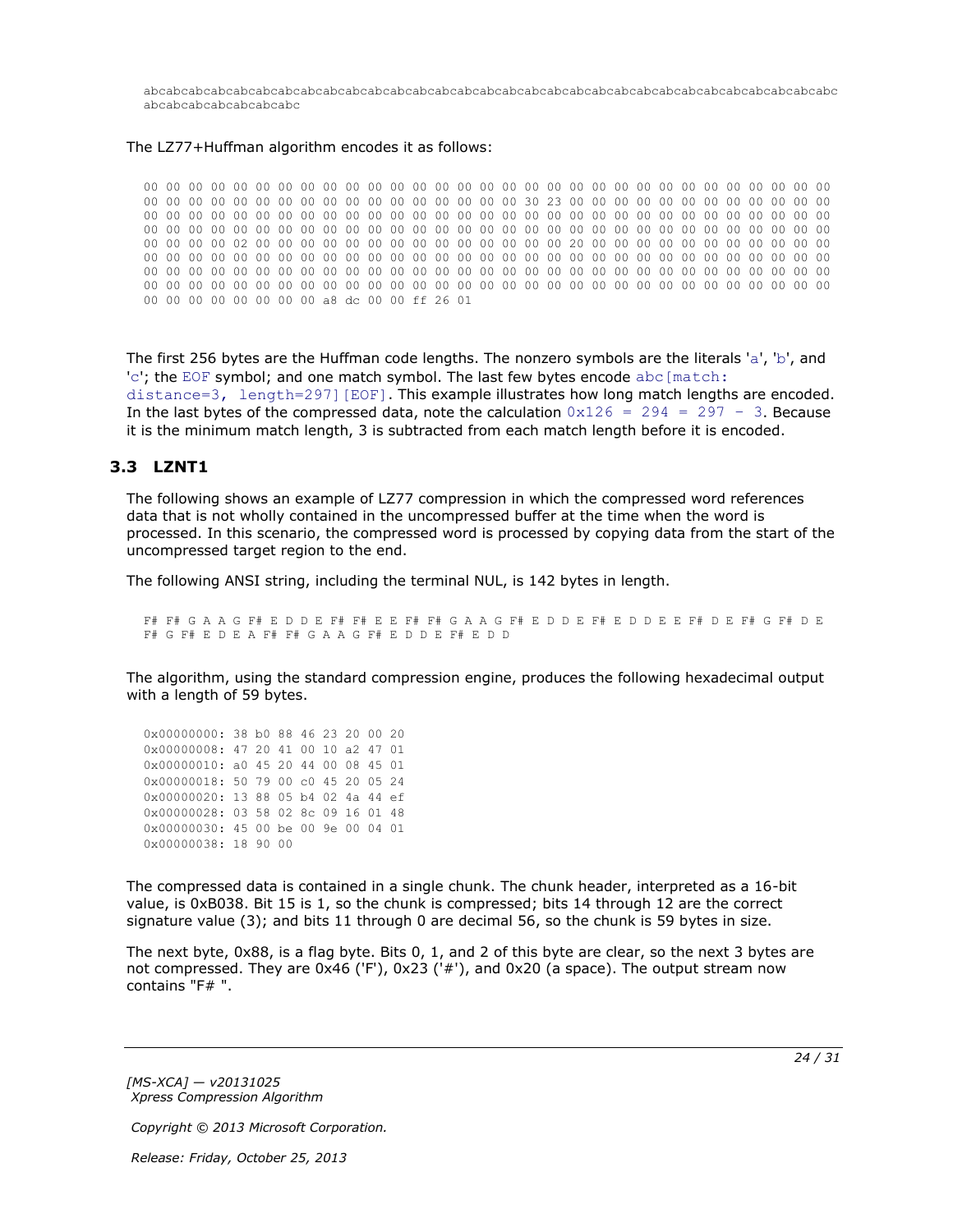Bit 3 of the flag byte is set, however, so the next two bytes are part of a compressed word; in this case, that word is 0x2000. Here, the offset from the start of the uncompressed data, U, is 3 bytes; there is no value M such that M  $>= 4$  and 2<sup>M-1</sup> < U, so the compressed word has 4 bits of displacement and 12 bits of length. The stored displacement is 2 (0010) and the stored length is 0 (0000 0000 0000); the actual displacement is 3  $(2 + 1 = 3)$  and the length is 3  $(0 + 3 = 3)$ . The next 3 characters of uncompressed data are "F#", which results in an uncompressed string of length 6: "F# F# ".

Bits 4 through 6 of the flag byte are clear, so the next three bytes are literals: 0x47 ('G'), 0x20 (a space), and  $0x41$  ('A'). The string is now "F# F# G A". Bit 7 is set, so the next two bytes are a compressed word, 0x1000. The offset from the start of the chunk is 9 bytes, so the compressed word once again has 4 bits of displacement and 12 bits of length. The stored displacement is 1 (0001) and the stored length is 0 (0000 0000 0000); thus, the final displacement is 2 (1 + 1 = 2) and the final length is  $3(0 + 3 = 3)$ .

This is a case in which the current uncompressed length (9 bytes) minus the displacement plus the length (10 bytes) actually exceeds the amount of uncompressed data, so character-by-character copying from the beginning of the displaced region is important. The first character is a space, so the string is "F# F# G A "; the next character is an A, resulting in "F# F# G A A"; and the next is the space that was just written, resulting in "F# F# G A A ".

The rest of the decompression proceeds similarly.

The final flag byte is located at offset 0x37. This is the 56th byte of compressed data; only three bytes remain. The flag byte is 0x01, so the next two bytes are a single compressed word. The final byte is a literal value, 0x00. The remainder of the flag byte is ignored because no data remains in the buffer.

*[MS-XCA] — v20131025 Xpress Compression Algorithm* 

*Copyright © 2013 Microsoft Corporation.*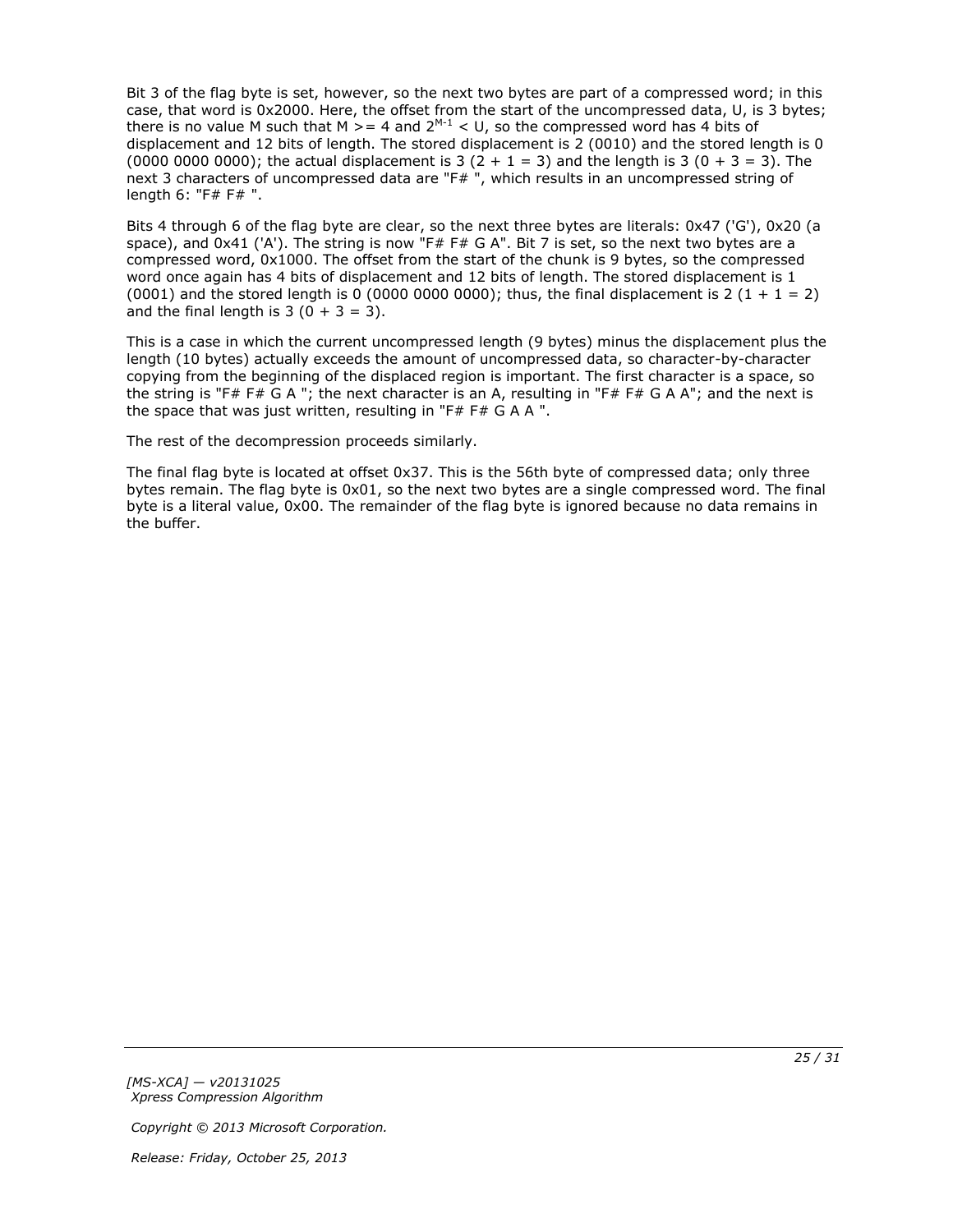# <span id="page-25-0"></span>**4 Security**

# <span id="page-25-1"></span>**4.1 Security Considerations for Implementers**

<span id="page-25-3"></span>Implementers of the decompression method need to ensure that their code fails correctly on invalid input instead of overwriting memory locations outside the caller's output buffer. Implementers need to assume that the input buffer could be corrupted or may be maliciously constructed to cause the decompression function to read or write outside the buffers it is provided. A particularly subtle case involves guarding against integer/pointer overflow bugs when the input buffer contains long match lengths.

# <span id="page-25-2"></span>**4.2 Index of Security Parameters**

<span id="page-25-4"></span>None.

*[MS-XCA] — v20131025 Xpress Compression Algorithm* 

*Copyright © 2013 Microsoft Corporation.*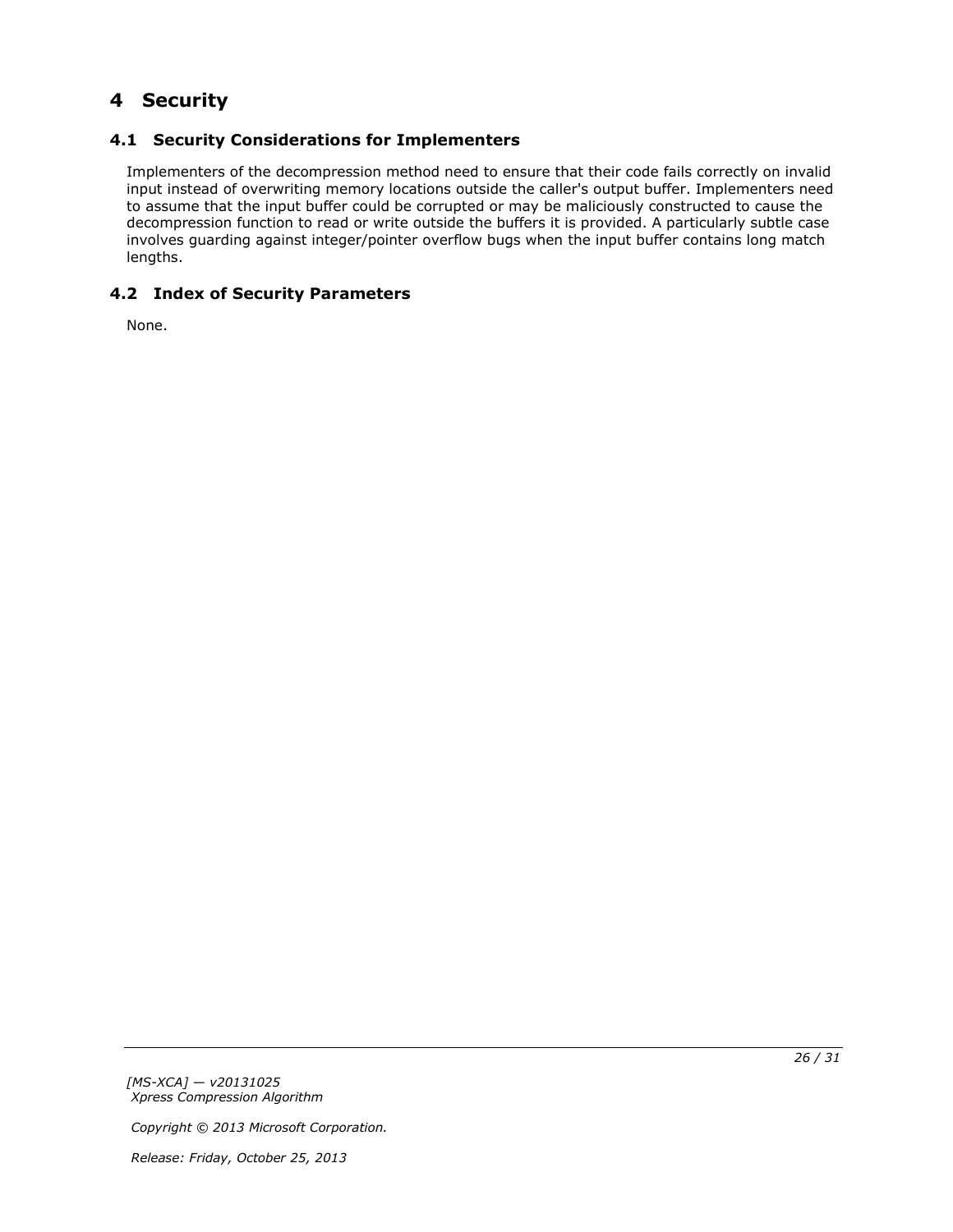# <span id="page-26-0"></span>**5 Appendix A: Product Behavior**

<span id="page-26-1"></span>The information in this specification is applicable to the following Microsoft products or supplemental software. References to product versions include released service packs:

- **Windows 2000 operating system**
- **Windows XP operating system**
- **Windows Server 2003 operating system**
- **Windows Server 2003 R2 operating system**
- **Windows Vista operating system**
- **Windows Server 2008 operating system**
- Windows 7 operating system
- Windows Server 2008 R2 operating system
- Windows 8 operating system
- **Windows Server 2012 operating system**

Exceptions, if any, are noted below. If a service pack or Quick Fix Engineering (QFE) number appears with the product version, behavior changed in that service pack or QFE. The new behavior also applies to subsequent service packs of the product unless otherwise specified. If a product edition appears with the product version, behavior is different in that product edition.

Unless otherwise specified, any statement of optional behavior in this specification that is prescribed using the terms SHOULD or SHOULD NOT implies product behavior in accordance with the SHOULD or SHOULD NOT prescription. Unless otherwise specified, the term MAY implies that the product does not follow the prescription.

*[MS-XCA] — v20131025 Xpress Compression Algorithm* 

*Copyright © 2013 Microsoft Corporation.*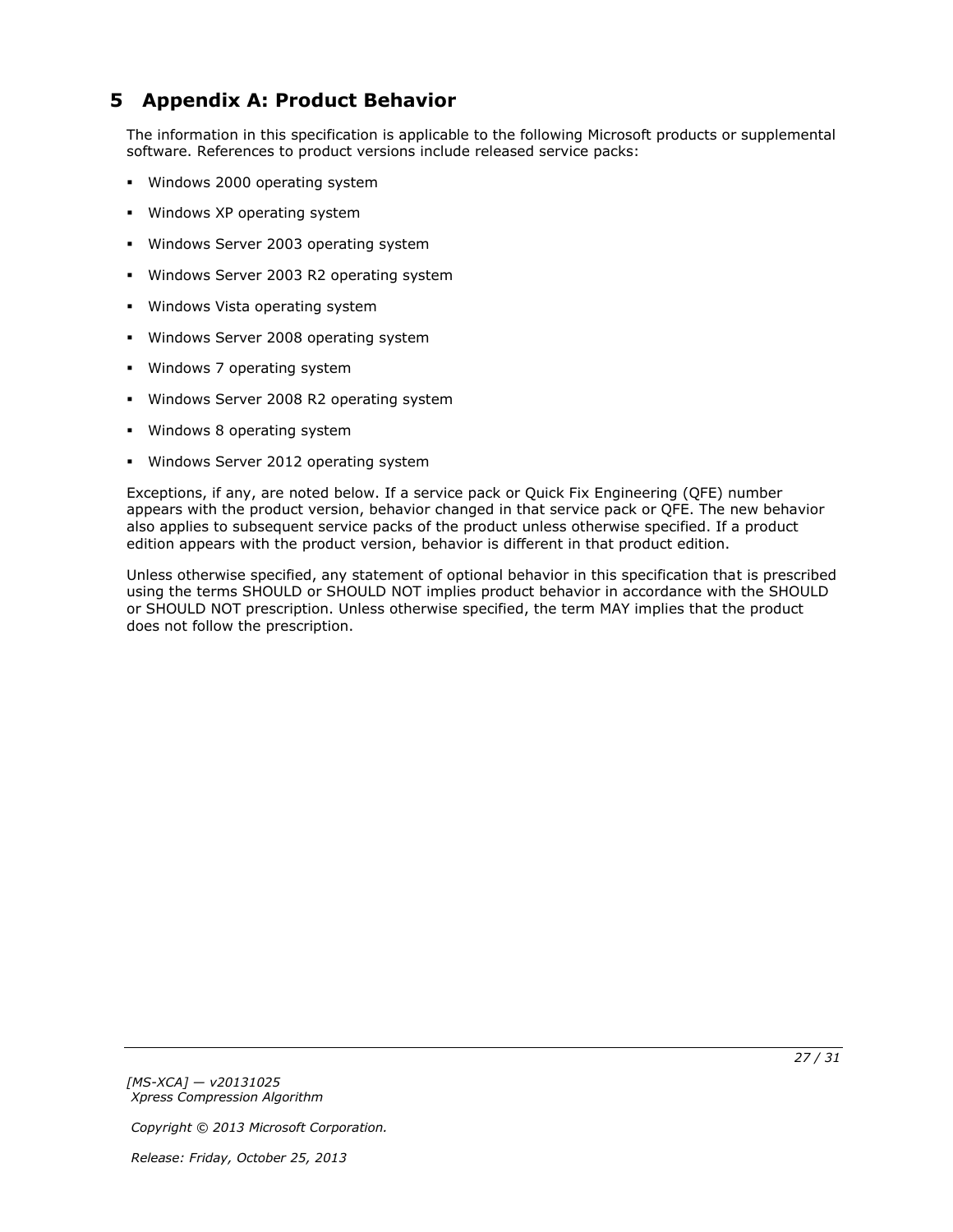# <span id="page-27-0"></span>**6 Change Tracking**

<span id="page-27-1"></span>This section identifies changes that were made to the [MS-XCA] protocol document between the August 2013 and November 2013 releases. Changes are classified as New, Major, Minor, Editorial, or No change.

The revision class **New** means that a new document is being released.

The revision class **Major** means that the technical content in the document was significantly revised. Major changes affect protocol interoperability or implementation. Examples of major changes are:

- A document revision that incorporates changes to interoperability requirements or functionality.
- An extensive rewrite, addition, or deletion of major portions of content.
- The removal of a document from the documentation set.
- Changes made for template compliance.

The revision class **Minor** means that the meaning of the technical content was clarified. Minor changes do not affect protocol interoperability or implementation. Examples of minor changes are updates to clarify ambiguity at the sentence, paragraph, or table level.

The revision class **Editorial** means that the language and formatting in the technical content was changed. Editorial changes apply to grammatical, formatting, and style issues.

The revision class **No change** means that no new technical or language changes were introduced. The technical content of the document is identical to the last released version, but minor editorial and formatting changes, as well as updates to the header and footer information, and to the revision summary, may have been made.

Major and minor changes can be described further using the following change types:

- New content added.
- **Content updated.**
- Content removed.
- New product behavior note added.
- **Product behavior note updated.**
- **Product behavior note removed.**
- New protocol syntax added.
- **Protocol syntax updated.**
- **Protocol syntax removed.**
- New content added due to protocol revision.
- Content updated due to protocol revision.
- Content removed due to protocol revision.
- New protocol syntax added due to protocol revision.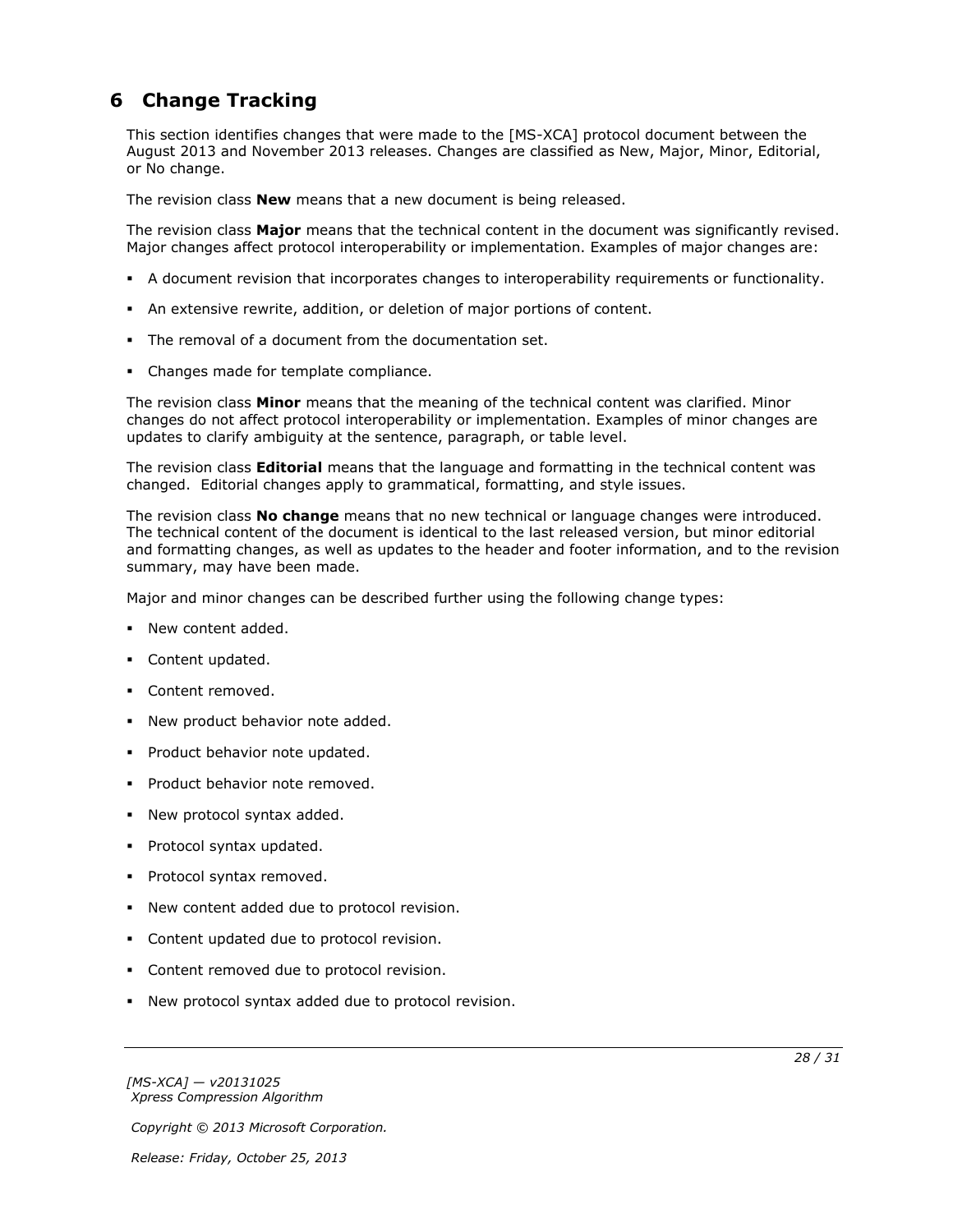- **Protocol syntax updated due to protocol revision.**
- **Protocol syntax removed due to protocol revision.**
- New content added for template compliance.
- Content updated for template compliance.
- **Content removed for template compliance.**
- Obsolete document removed.

Editorial changes are always classified with the change type **Editorially updated.**

Some important terms used in the change type descriptions are defined as follows:

- **Protocol syntax** refers to data elements (such as packets, structures, enumerations, and methods) as well as interfaces.
- **Protocol revision** refers to changes made to a protocol that affect the bits that are sent over the wire.

The changes made to this document are listed in the following table. For more information, please contact [protocol@microsoft.com.](mailto:protocol@microsoft.com)

| <b>Section</b>                         | Tracking number (if applicable)<br>and description  | <b>Major</b><br>change<br>$(Y \text{ or } N)$ | <b>Change type</b> |
|----------------------------------------|-----------------------------------------------------|-----------------------------------------------|--------------------|
| 2.1.4.3<br><b>Final Encoding Phase</b> | 69594<br>Clarified the size of the match distances. | N                                             | Content updated.   |
| 2.5.1.4<br><b>Data Elements</b>        | 69594<br>Clarified the size of a compressed word.   | N                                             | Content updated.   |
| 2.5.1.4<br><b>Data Elements</b>        | 69594<br>Clarified the size of a compressed word.   | N                                             | Content updated.   |
| <u>3.3</u><br>LZNT1                    | 69594<br>Clarified the size of a compressed word.   | N                                             | Content updated.   |

*[MS-XCA] — v20131025 Xpress Compression Algorithm* 

*Copyright © 2013 Microsoft Corporation.*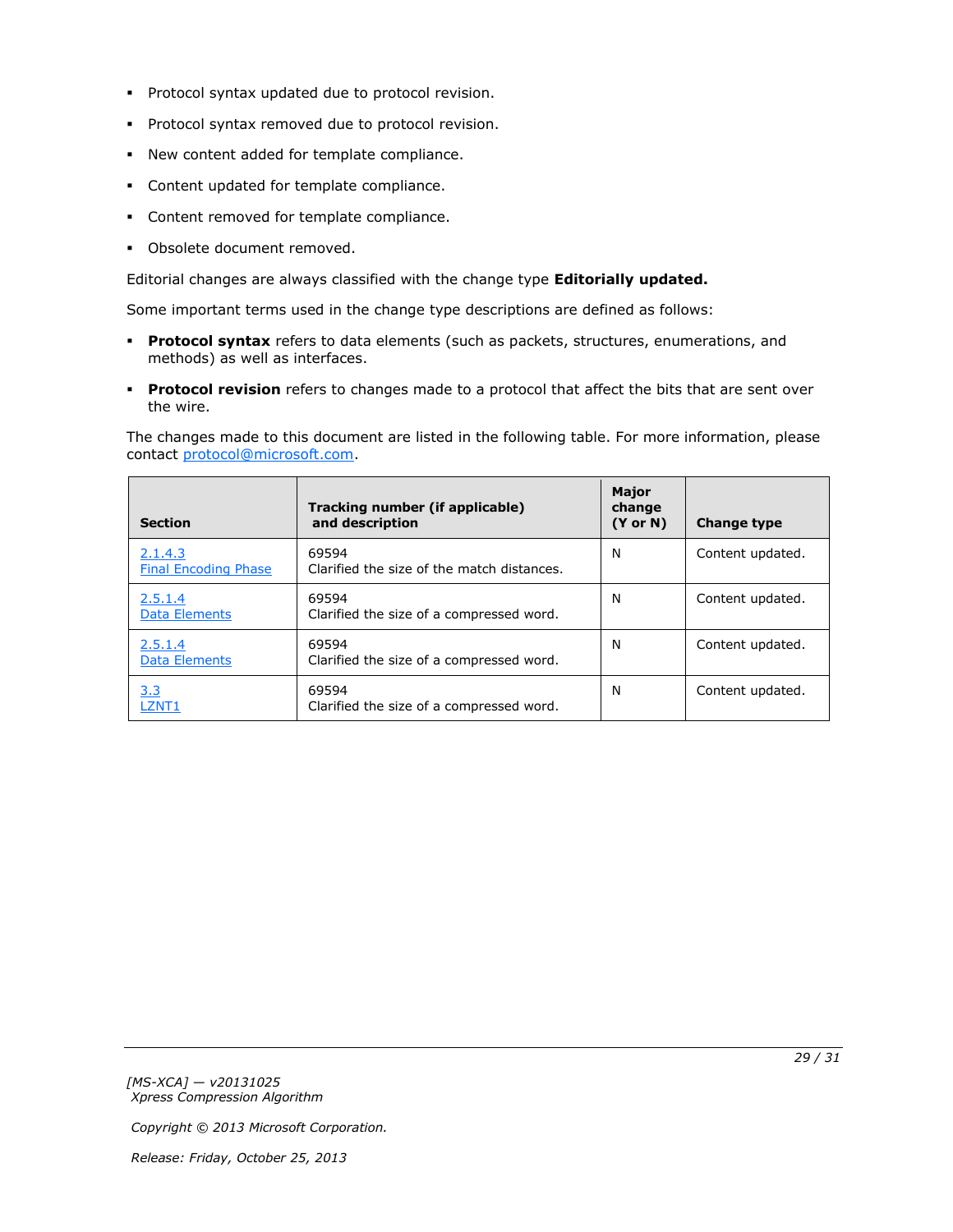# <span id="page-29-0"></span>**7 Index**

#### **A**

Abstract data model [LZ77+Huffman compression algorithm](#page-6-8) 7 **[LZNT1](#page-18-2) 19** [plain LZ77 compression algorithm](#page-14-3) 15 [plain LZ77 decompression algorithm](#page-16-6) 17 [Applicability](#page-5-6) 6

## **C**

[Change tracking](#page-27-1) 28

### **D**

Data model - abstract [LZ77+Huffman compression algorithm](#page-6-8)[LZ77+Huffman decompression algorithm](#page-13-5)[plain LZ77 compression algorithm](#page-14-3)[plain LZ77 decompression algorithm](#page-16-6)

### **E**

Examples [LZ77](#page-22-3) 23 [LZ77+Huffman](#page-22-4) 23 **[LZNT1](#page-23-1) 24** 

# **G**

[Glossary](#page-4-9) 5

### **I**

Implementer - [security considerations](#page-25-3) 26 [Index of security parameters](#page-25-4) 26 [Informative references](#page-5-7) 6 Initialization [LZ77+Huffman compression algorithm](#page-6-9) 7 [LZ77+Huffman decompression algorithm](#page-13-6) 14 [LZNT1](#page-21-3) 22 [plain LZ77 compression algorithm](#page-15-3) 16 [plain LZ77 decompression algorithm](#page-16-7) 17 [Introduction](#page-4-10) 5

# **L**

IZ77 example 23 LZ77+Huffman compression algorithm [abstract data model](#page-6-8) 7 [initialization](#page-6-9) 7 [overview](#page-6-10) 7 phases [final encoding](#page-10-1) 11 [Huffman code construction](#page-9-1) 10 [LZ77](#page-6-7) 7 [processing rules](#page-6-11) 7 LZ77+Huffman decompression algorithm

[abstract data model](#page-13-5) 14 [initialization](#page-13-6) 14 [processing](#page-13-7) 14 [processing rules](#page-13-8) 14 [LZ77+Huffman example](#page-22-4) 23 [LZNT1 algorithm abstract data model](#page-18-2) 19 [LZNT1 algorithm buffer format](#page-18-3) 19 [LZNT1 algorithm details](#page-17-1) 18 [LZNT1 algorithm initialization](#page-21-3) 22 [LZNT1 algorithm processing](#page-21-4) 22 [LZNT1 algorithm processing rules](#page-21-5) 22 [LZNT1 example](#page-23-1) 24

# **N**

[Normative references](#page-5-8) 6

## **O**

[Overview \(synopsis\)](#page-5-9) 6

#### **P**

Parameters - [security index](#page-25-4) 26 Phases - LZ77+Huffman compression algorithm [final encoding](#page-10-1) 11 [Huffman code construction](#page-9-1) 10 [LZ77](#page-6-7) 7 Plain LZ77 compression algorithm [abstract data model](#page-14-3) 15 [initialization](#page-15-3) 16 [processing](#page-15-4) 16 [processing rules](#page-15-5) 16 Plain LZ77 decompression algorithm [abstract data model](#page-16-6) 17 [initialization](#page-16-7) 17 [processing](#page-16-8) 17 [processing rules](#page-16-9) 17 Processing [LZ77+Huffman decompression algorithm](#page-13-7) 14 [LZNT1](#page-21-4) 22 [plain LZ77 compression algorithm](#page-15-4) 16 [plain LZ77 decompression algorithm](#page-16-8) 17 Processing rules [LZ77+Huffman compression algorithm](#page-6-11) 7 [LZ77+Huffman decompression algorithm](#page-13-8) 14 **[LZNT1](#page-21-5) 22** [plain LZ77 compression algorithm](#page-15-5) 16 [plain LZ77 decompression algorithm](#page-16-9) 17 [Product behavior](#page-26-1) 27

### **R**

References [informative](#page-5-7) 6 [normative](#page-5-8) 6 [Relationship to protocols and other algorithms](#page-5-10) 6

*[MS-XCA] — v20131025 Xpress Compression Algorithm* 

*Copyright © 2013 Microsoft Corporation.* 

*Release: Friday, October 25, 2013* 

#### *30 / 31*